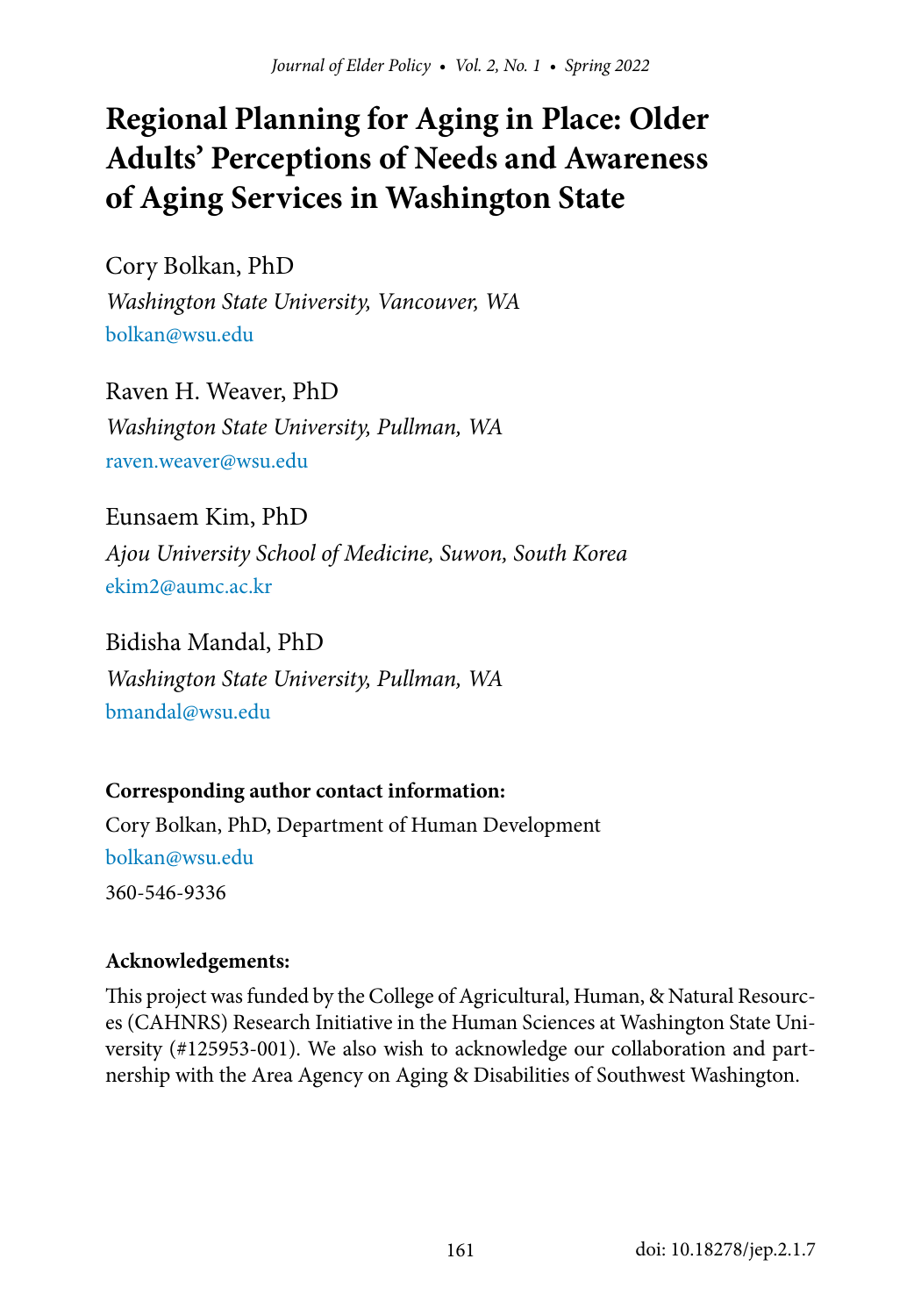#### *Journal of Elder Policy*

#### **ABSTRACT**

Aging in place (AIP), or being able to maintain independence in one's home and community, will be a big challenge for older adults in coming decades. As interest in AIP, age-friendly policies, and livable community initiatives grows, successful policy planning should be based on the perspectives of older adults, especially those from marginalized communities with limited resources. We surveyed 252 community-dwelling older adults  $(M = 73.61; SD = 8.44)$ via computer-assisted-telephone interviews about their health, support needs, access to services/supports, and awareness of the local aging services organization. Nearly one-third of participants (31%) reported having unmet support needs for their activities of daily living. The most prevalent unmet needs were related to home maintenance tasks (i.e., home repairs, yard work, housekeeping, and other services). Regression analyses revealed that poor health (physical and mental) increased risk for unmet needs, but adequate knowledge of aging services lowered the risk (all *p* < 0.05). Most participants were not familiar with the local aging services organization and nearly one-quarter did not know where to get the help they needed. Content analysis revealed four pathways of anticipated help: (1) reliance on friends/family, (2) general expectations that government, social services, or community support will be available, (3) pursuit of non-specific searches for support, and (4) referrals from medical professionals. Raising awareness about affordable community-based aging services, bolstering cross-sector engagement, and proactively investing in age-friendly community initiatives are necessary actions toward effectively planning for future support needs and addressing the comprehensive AIP needs of diverse older adults.

*Keywords:* community gerontology, age-friendly, home and community-based services, Area Agency on Aging

## **Planificación Regional para el Envejecimiento en el Lugar: Percepciones de los adultos mayores sobre las necesidades y la conciencia de los servicios para el envejecimiento en el estado de Washington**

#### Resumen

Envejecer en el lugar (AIP), o poder mantener la independencia en el hogar y la comunidad, será un gran desafío para los adultos ma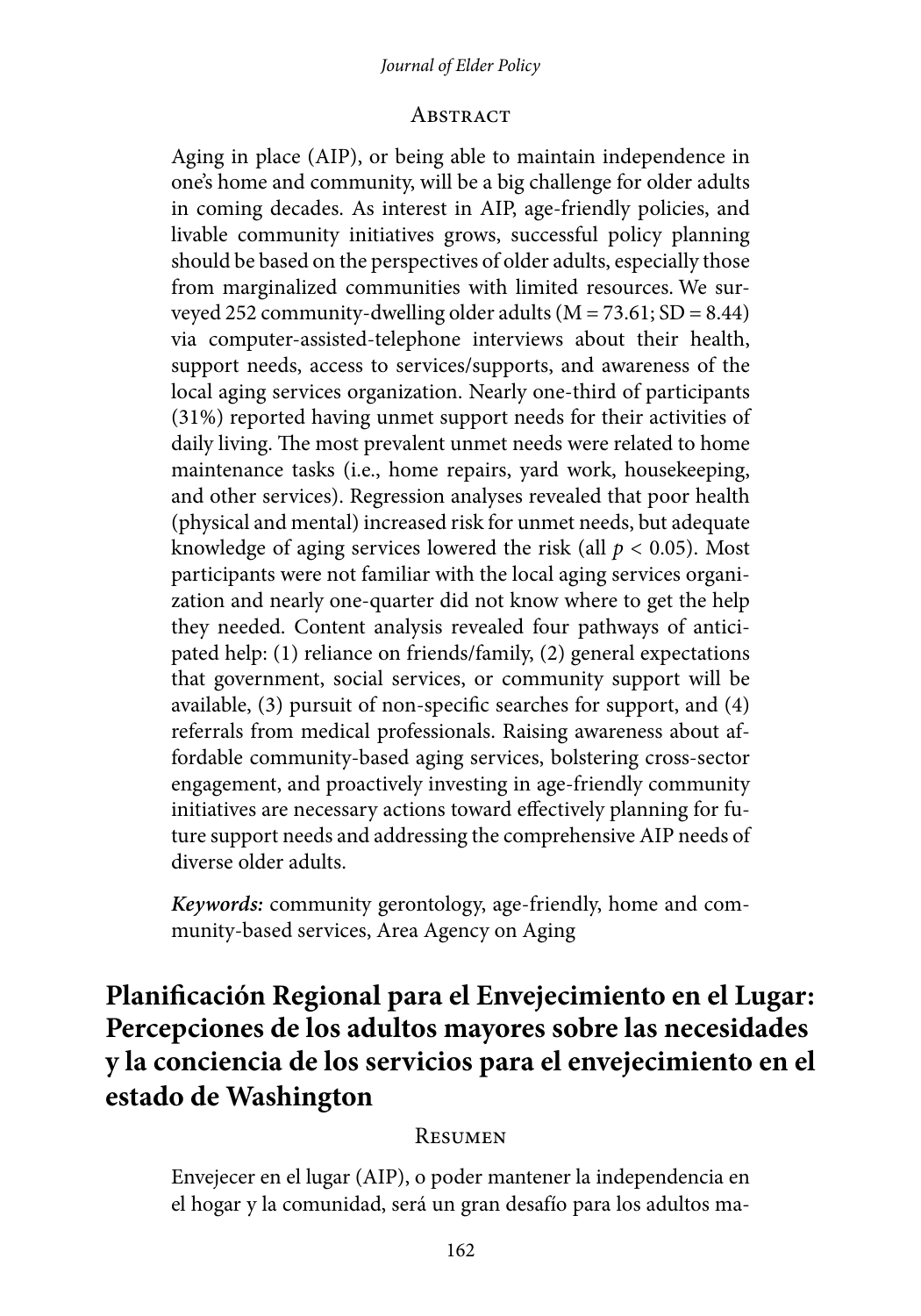yores en las próximas décadas. A medida que crece el interés en AIP, las políticas amigables con las personas mayores y las iniciativas comunitarias habitables, la planificación de políticas exitosas debe basarse en las perspectivas de los adultos mayores, especialmente aquellos de comunidades marginadas con recursos limitados. Encuestamos a 252 adultos mayores que viven en la comunidad (M = 73,61; SD = 8,44) a través de entrevistas telefónicas asistidas por computadora sobre su salud, necesidades de apoyo, acceso a servicios/apoyos y conocimiento de la organización local de servicios para el envejecimiento. Casi un tercio de los participantes (31 %) informaron tener necesidades de apoyo insatisfechas para sus actividades de la vida diaria. Las necesidades insatisfechas más prevalentes estaban relacionadas con las tareas de mantenimiento del hogar (es decir, reparaciones del hogar, trabajo en el jardín, limpieza y otros servicios). Los análisis de regresión revelaron que la mala salud (física y mental) aumentaba el riesgo de necesidades insatisfechas, pero el conocimiento adecuado de los servicios para personas mayores reducía el riesgo (todos p < 0,05). La mayoría de los participantes no estaban familiarizados con la organización local de servicios para personas mayores y casi una cuarta parte no sabía dónde obtener la ayuda que necesitaban. El análisis de contenido reveló cuatro vías de ayuda anticipada: (1) confianza en amigos/familiares, (2) expectativas generales de que el gobierno, los servicios sociales o el apoyo comunitario estarán disponibles, (3) la búsqueda de apoyo no específico y ( 4) referencias de profesionales médicos. Crear conciencia sobre los servicios asequibles para personas mayores basados en la comunidad, reforzar la participación intersectorial e invertir de manera proactiva en iniciativas comunitarias amigables con las personas mayores son acciones necesarias para planificar de manera efectiva las futuras necesidades de apoyo y abordar las necesidades integrales de AIP de diversos adultos mayores.

*Palabras clave:* gerontología comunitaria, servicios adaptados a las personas mayores, en el hogar y en la comunidad, Agencia del Área sobre el Envejecimiento

关于就地养老的区域规划: 华盛顿州老年 人的需求感知和对养老服务的认识

#### 摘要

就地养老(AIP)、或能够在家庭和社区中保持独立,这将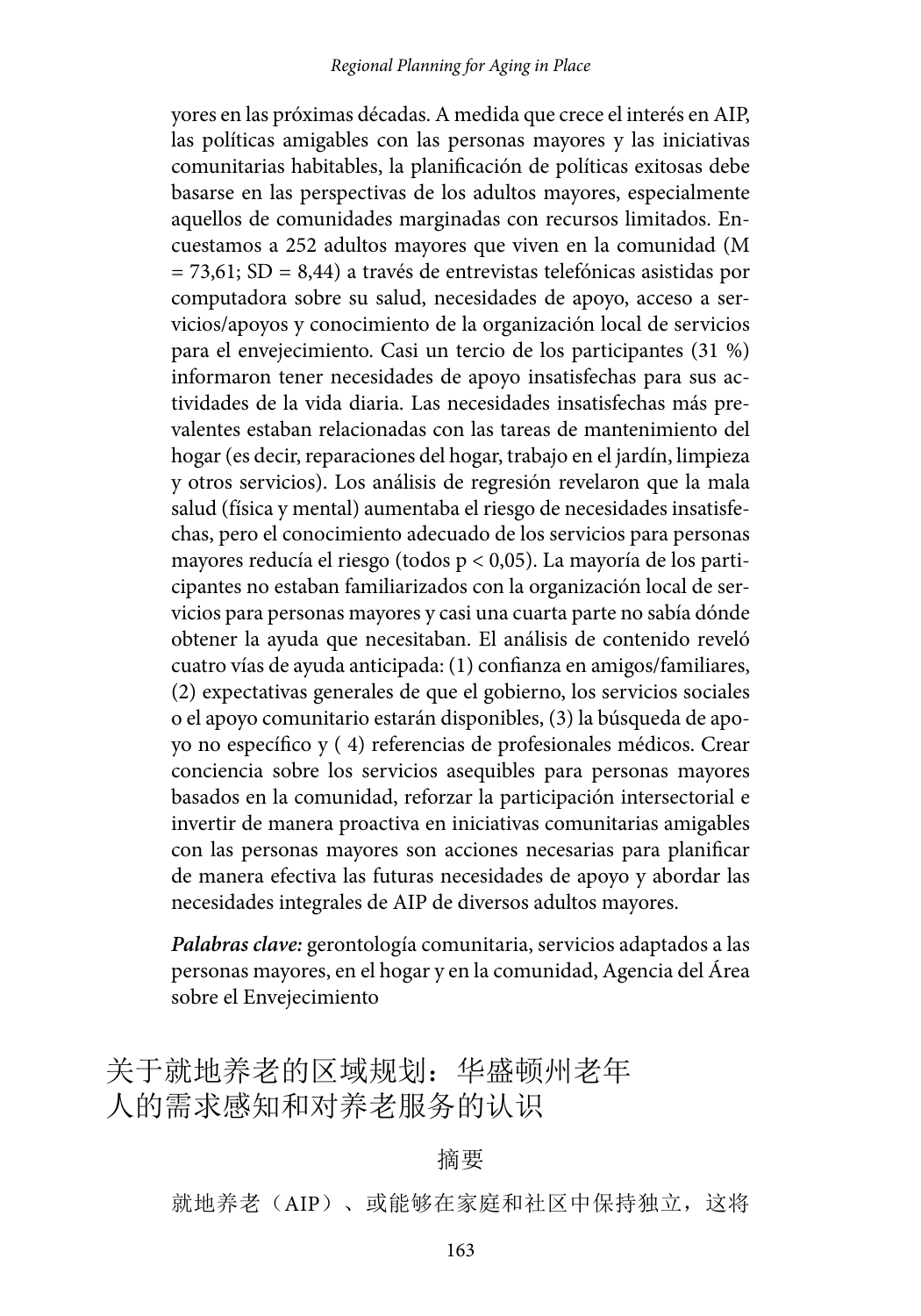是未来几十年老年人面临的一大挑战。鉴于越来越多的兴趣 聚焦于AIP、老年友好型政策和宜居社区倡议,成功的政策 规划应基于老年人的视角,尤其是来自资源有限的边缘化社 区的老年人。我们通过计算机辅助电话采访,对 252 名居住 在社区的老年人 (M = 73.61; SD = 8.44) 进行调研, 了解了 他们的健康状况、支持需求、服务/支持的获取机会以及对 当地养老服务组织的认识。近三分之一的参与者 (31%)报 告称,他们日常生活的支持需求未得到满足。未满足的最普 遍需求有关于家庭维护任务(即家庭维修、庭院工作、家政 服务和其他服务)。回归分析显示,健康状况不佳(身体和 精神)会增加未满足需求的风险,但对养老服务的充分了解 会降低该风险(所有p < 0.05)。大多数参与者不熟悉当地的 养老服务组织,近四分之一的人不知道从哪里获得他们需要 的帮助。内容分析揭示了预期帮助的四种途径: (1)依赖 朋友/家人, (2) 对"可供使用的政府服务、社会服务或社 区支持"的普遍期望, (3)寻求非特定支持, (4) 医疗专 业人员的转介。提高对可负担的、基于社区的养老服务的认 识,加强跨部门参与,并积极投资老年友好型社区倡议,是 有效规划未来支持需求和解决不同老年人的综合AIP需求的 必要行动。

关键词: 社区老年学, 老年友好, 基于家庭和社区的服务, 地区老龄化机构

**A** ging in place (AIP), or being<br>able to maintain independence<br>will be a big challenge for older adults able to maintain independence **L**in one's home and community, will be a big challenge for older adults in coming decades (Binette, 2021). People are living longer with chronic conditions; approximately 60% of older adults experience at least one chronic condition and 40% have at least two (Administration on Aging, 2021; U.S. Centers for Disease Control & Prevention, n.d.). Living with chronic conditions will likely require daily self-management routines and may result in potentially complex health care inter-

actions and increased need for support. At the same time, most people express a preference for AIP (Binette, 2021; Binette & Vasold, 2018), which will necessitate a wide range of services/supports available in communities. Addressing the needs of an increasingly diverse older population (e.g., by race/ethnicity, urban/rural-dwelling, socioeconomic status) will require unique AIP solutions. Rather than relying primarily on policymakers or clinicians' views, AIP initiatives should incorporate older adults' perspectives, experiences, and input, especially individuals from his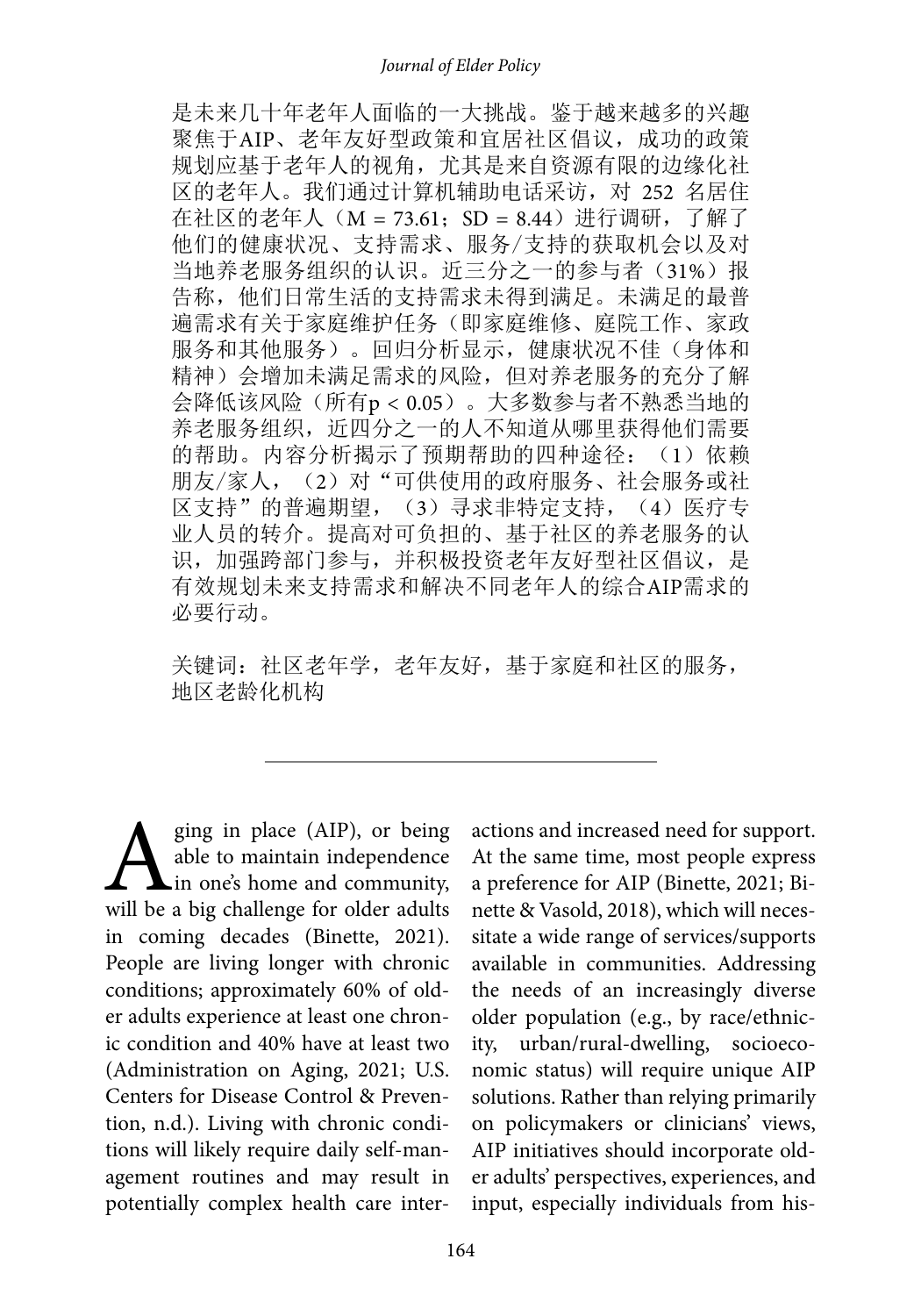torically marginalized or underserved communities with limited resources (Finlay & Finn, 2020; Greenfield, 2015; Phillipson & Buffel, 2020) and individuals who may not have adequate and/or available family support (Greenfield & Reyes, 2015).

#### *Age-Friendly Policies and Aging in Place*

The global age-friendly movement (World Health Organization, 2007), livable community initiatives (AARP, n.d.), and the concept of aging in place (U.S. Centers for Disease Control and Prevention, 2009) all reflect the ever-growing importance of policies to promote the abilities of adults to remain living in their homes and communities as they age. Environmental gerontologists have long argued that the residential and community environments in which older adults live can support or hinder one's ability to age optimally (Greenfield, 2012; Kan et al., 2020). Policymakers and service providers have also become increasingly aware of the importance of providing age-friendly services to older people (e.g., considerations for housing, transportation, open spaces, access to services, social inclusion), which has fostered greater discussion about innovating age-friendly/ AIP strategies and practices. Overall, the development and implementation of age-friendly policy strategies, such as engaging stakeholders from across sectors and taking a community-planning approach (Greenfield et al., 2015; Scharlach & Lehning, 2016), represents an important new component of public policy and ultimately supports AIP because it leads to enhancing physical, social, and service environments through local community engagement (Phillipson & Buffel, 2020).

Initial efforts to conceptualize and define AIP primarily focused on the physical health needs of older adults, within the context of their changing environments. For example, Lawton and Nahemow's (1973) foundational work described how individuals balance demands—or environmental press—in their lives (e.g., steep stairs up to a residence) with their available level of personal competence and resources (e.g., decreased stamina or mobility). This person-environment model is useful for understanding AIP interventions because it proposes a scaffolding process, where modification of one's environment can increase personal adaptation. In ideal settings, features of one's environment should operate to accommodate changes in one's functioning, especially as personal resources and abilities may change with age. An important pathway to enhancing personal adaptation for AIP is through the service environment and provision of adequate home and community-based long-term services and supports (LTSS).

#### *Home and Community-based Long-Term Services & Supports*

Access to home and community-based LTSS is an important domain of agefriendly and livable cities that facilitates older adults' abilities for AIP. Older adults easily identify barriers to AIP and may not have the resources to access the services and supports they need (Brim et al., 2021). More specif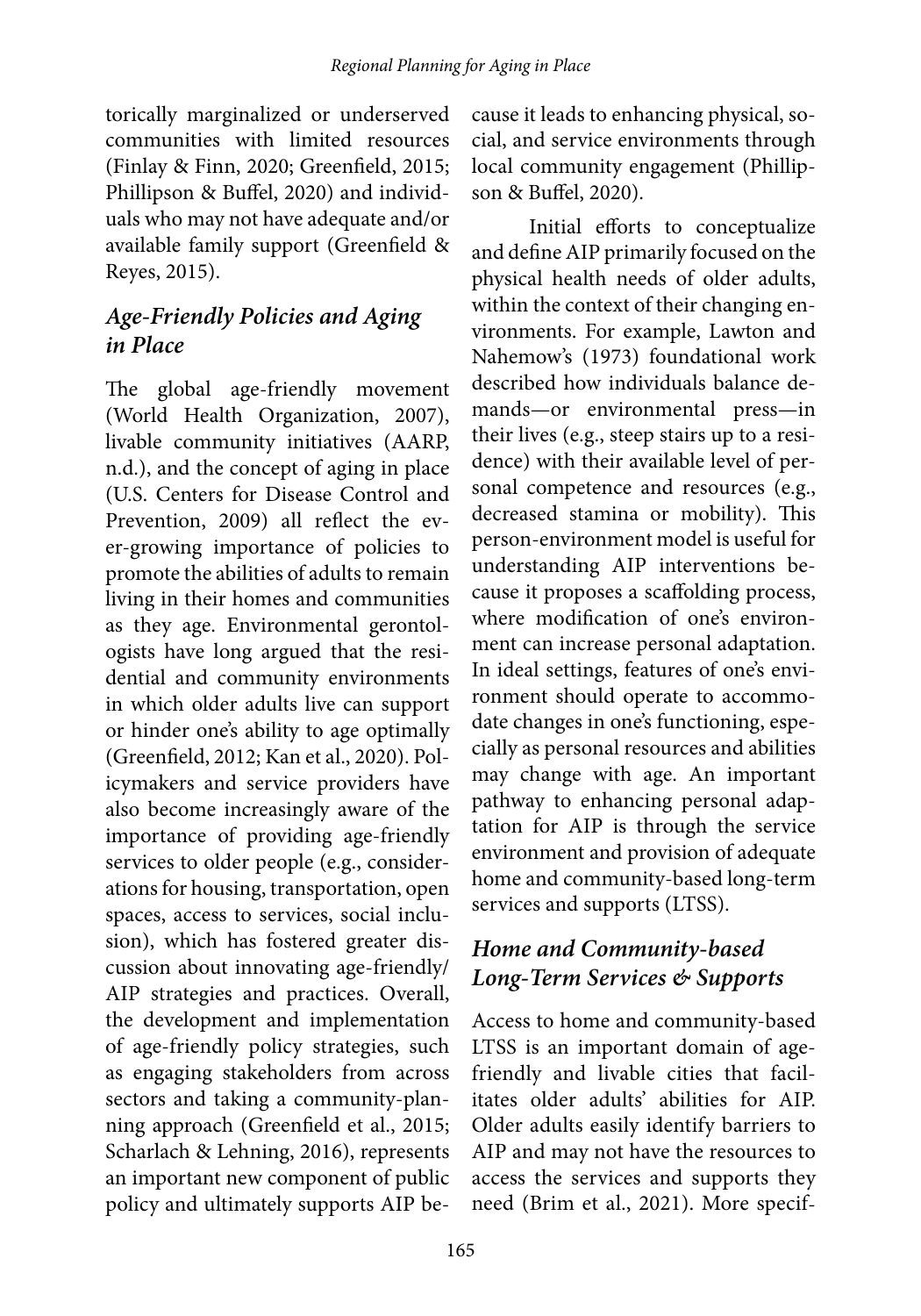ically, Medicaid is the primary payer for a range of LTSS because Medicare only provides limited LTSS, and these services and supports are often unaffordable through private insurance markets (Reaves & Musumeci, 2015). If older adults proactively seek help for ongoing care needs, they may not qualify for Medicaid-funded LTSS if they are not yet considered functionally or financially in need. Furthermore, there are significant variations across states in how they provide services and supports within Medicaid (Friedman et al., 2019). As a result, older adults' utilization of home- and community-based LTSS remains low due to limited awareness of and barriers to using services (Brossoie et al., 2011; Casado et al., 2011; Lindquist et al., 2018). Issues with accessing LTSS, continuity of care, and efficiency of health care delivery (Regan & Wong, 2009) continue to contribute to health disparities and disrupt the potential for individuals to age in place.

The national network of over 600 Area Agencies on Aging (AAA) serves as an invaluable community-based resource equipped to meet older adults' AIP needs in their homes and communities. AAAs exist to specifically promote and coordinate an array of home and community-based services and supports, such as chronic disease self-management, in-home health care, transportation services, nutrition programs, information and referral, and more (Brewster et al., 2018; Kunkel, 2019). AAAs also have expertise in routinely addressing both the complex social and functional health needs of older

adults, but agencies may need to adapt or expand services to better address variability in older adults' social determinants of health needs (Weaver et al., 2021). Prioritizing community-based services that support AIP is advantageous because it enables older people to maintain independence, autonomy, and connection to social support, and helps to avoid high-cost institutional care (Martin et al., 2019; Stones & Gullifer, 2016; Wiles et al., 2012). The majority of AAAs across the nation are also actively involved in age-friendly and livable community activities and initiatives (National Association of Area Agencies on Aging, 2017; 2020). In addition, investment in age-friendly policies, programs, and services to support AIP not only benefits the current population of older adults, but also future generations who are likely to experience significantly longer lives.

### *Policy Planning within a Community Gerontology Framework*

In response to an increasing focus on age-friendly community development and a more informed understanding of the challenges of AIP (e.g., complexities of diverse contexts, political environments, and marginalized populations), scholars have argued for community gerontology perspectives on person-environment exchanges in later life. For example, Greenfield and colleagues (2019) proposed an ecological community gerontology framework in which aging is understood at the meso-level (i.e., within the community), while simultaneously being part of the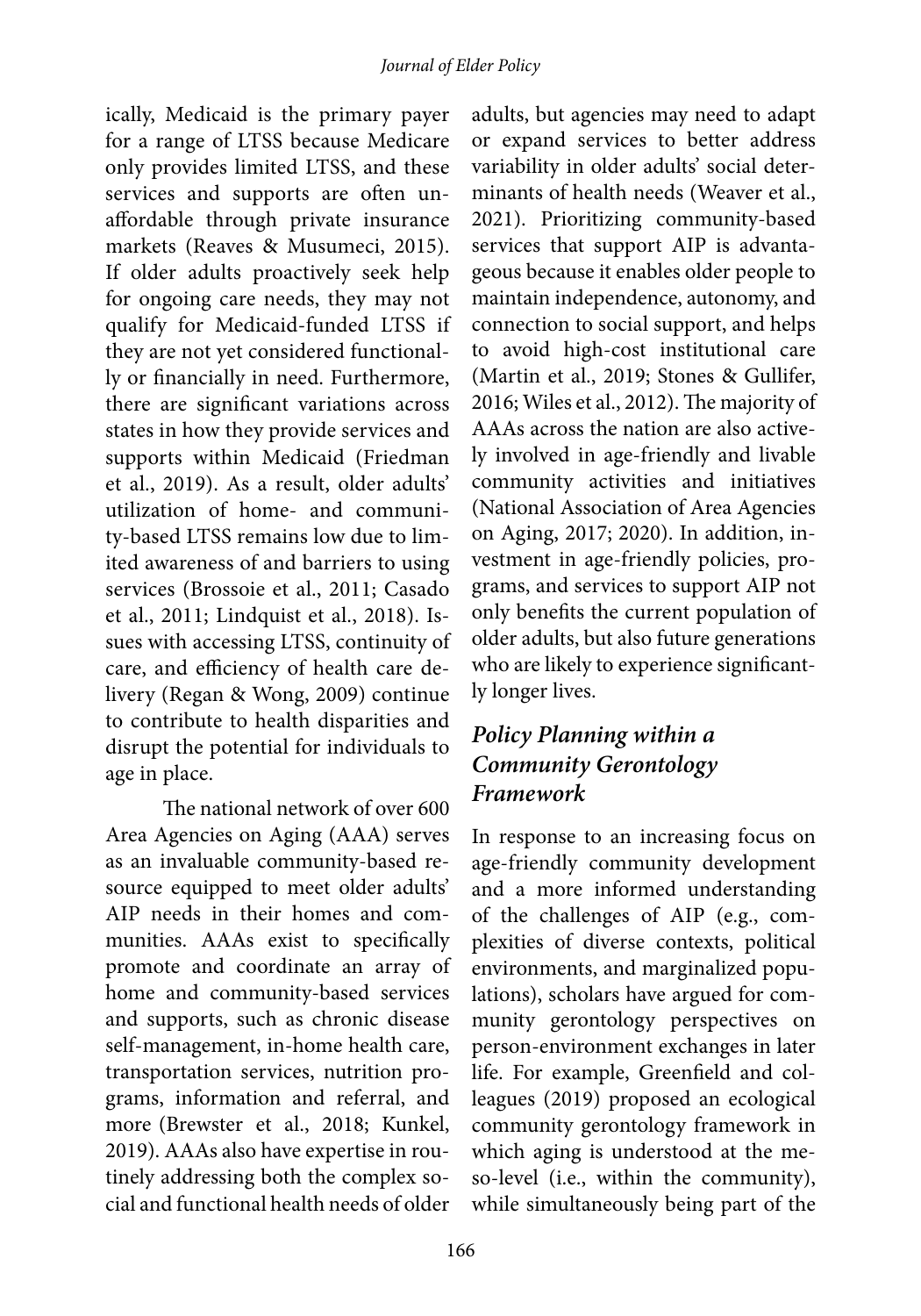micro- (i.e., contexts most proximal to individuals) and macro- (i.e., broader social systems) levels. More specifically, micro-level influences on aging may include individuals' health status, chronic conditions, and socio-economic status, while meso-level influences on aging can be understood as individuals' awareness of supports in the community, their openness or receptiveness to using services, or the geographic region in which they are located. Macro-level influences on aging can be comprised of the local, state, and national social and policy systems of services and supports. Overall, bioecological approaches that integrate micro-, meso-, and macro-level contexts can be useful for understanding the influence of the broader social context of population aging. It is unclear whether existing policies, programs, and services will meet the projected needs of a burgeoning aging population, underscoring the need for further work at the community development level.

## *Current Study*

For communities to develop and implement a broad array of responsive organizational policies and practices that meet the demands of a diverse aging society and support AIP, intentional efforts to understand the challenges and changes that will occur due to population aging and to identify unmet needs in the community are needed. We take a community-based lens in our analyses that explores community contexts to sustain efforts supporting AIP. Although use of LTSS can support AIP safely, awareness of available services,

affordability issues, and various social determinants of health can be common barriers to accessing services. In this study, we explored older adults' perspectives of AIP held by older adults across a five-county region in southwest Washington state by asking the following research questions: (1) What AIP needs and supports do older adults expect? (2) Do older adults feel they are receiving adequate health services and what factors are associated with adequate support and services? (3) How aware are older adults of current aging services/supports in their community and what are their anticipated sources of support?

## **Methods**

uided by community-based<br>participatory research princi-<br>ples, we partnered with AAA<br>in Washington State to develop an inparticipatory research principles, we partnered with AAA in Washington State to develop an interview protocol. We surveyed a probability sample of community-dwelling older adults via computer-assisted telephone interviews. From a sampling frame of approximately 10,000 phone numbers (obtained from Survey Sampling International) based in the five-county region covering the study area, trained interviewers relied on random digit dialing to contact households. All respondents were initially screened to determine study eligibility (i.e., identify a resident aged 60+ in the household or a person under 60 who was a caregiver). There were 7,219 eligible phone numbers from which 363 individuals (*n* = 252 older adults; *n* = 111 caregivers) either fully or partially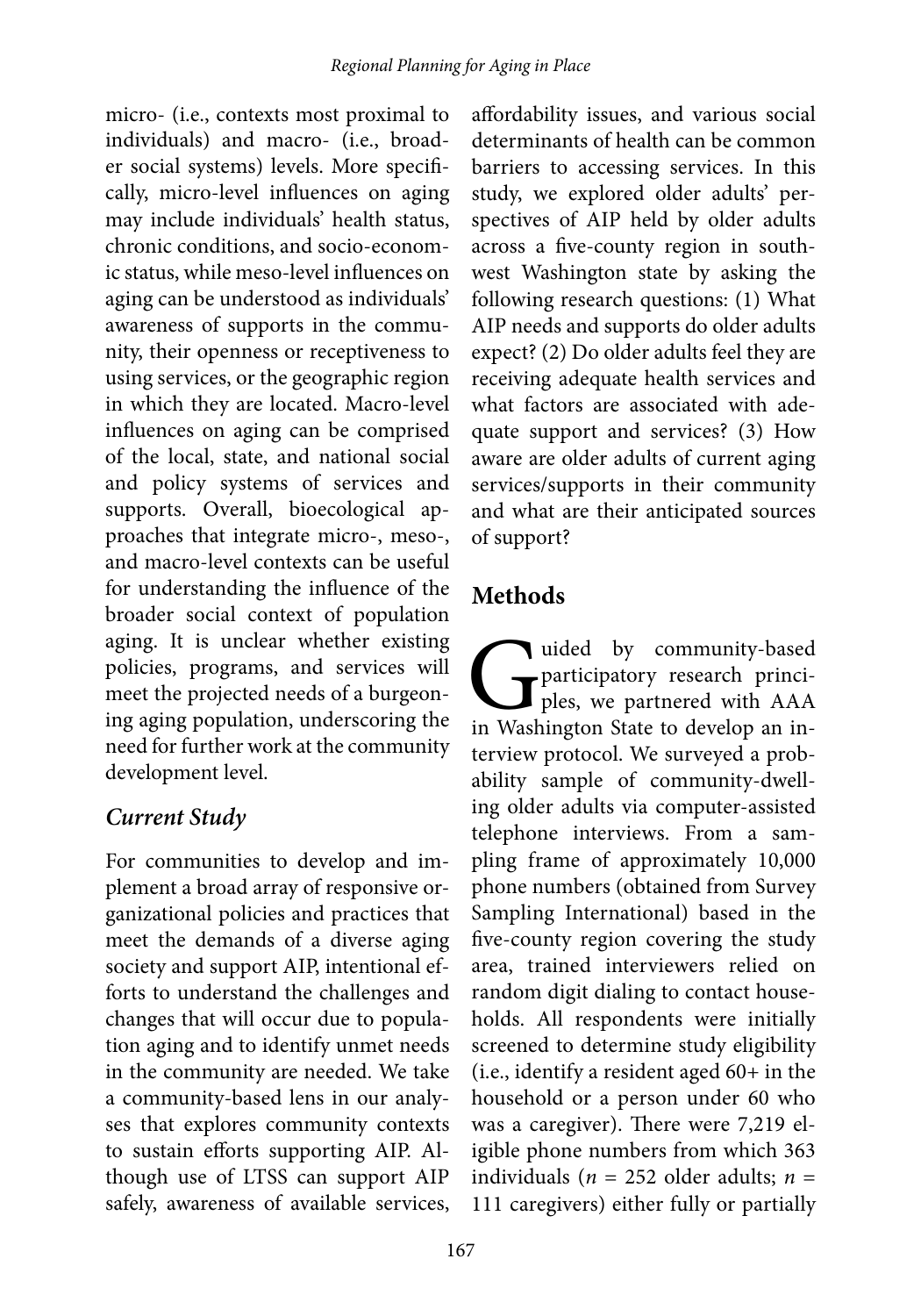completed the survey during the open study period between April and June of 2016. While the overall response rate based on the larger sampling frame was just over 5%, this reflects similar national trends consistent with phone surveys (Kennedy & Hartig, 2019). When an eligible and voluntary participant was identified, interviewers continued with the phone interview. A typical interview lasted 30 minutes. For the current study, we aimed to center the voices of older adults themselves and thus only included adults aged 60+ living in the community (*n* = 252) who fully or partially completed the phone survey.

#### *Participants*

The average age of participants was 74 years (*SD* = 8.4, *range* = 60-94 years). Almost two-thirds of participants were women ( $n = 164$ ) and the majority (81%, *n* = 204) were White, which reflected the racial demographic of the region. Over one-third of participants were widowed (37.8%; *n* = 85) and another 28.4% (*n* = 64) were married/partnered. Slightly more than half of participants (*n* = 132) resided in rural areas and nearly 20% (*n* = 50) had annual household incomes less than \$20,000. See Table 1 for additional sociodemographic information of the participants.

| <b>Variables</b>                                                             | % (n) or Mean (SD) |
|------------------------------------------------------------------------------|--------------------|
| <b>Outcome variables</b>                                                     |                    |
| Access to sufficient health services                                         | 80.00 (200)        |
| Number of unmet I/ADL support needs                                          |                    |
| None                                                                         | 68.65 (173)        |
| One unmet I/ADL support need                                                 | 17.46(44)          |
| Two unmet I/ADL support needs                                                | 5.95(15)           |
| Three unmet I/ADL support needs                                              | 3.97(10)           |
| Four or more unmet I/ADL support needs                                       | 3.97(10)           |
| Most prevalent unmet I/ADL support needs                                     |                    |
| Heavy housework                                                              | 11.11(28)          |
| House repairs                                                                | 9.13(23)           |
| Yard work                                                                    | 15.48 (39)         |
| Other services (e.g., wheelchair repairs,<br>assistive devices, dental care) | 8.73(22)           |
| Independent and control variables                                            |                    |
| Self-rated health conditions                                                 |                    |
| Good or excellent                                                            | 71.89 (179)        |
| Neutral                                                                      | 14.46 (36)         |
| Very bad or bad                                                              | 13.65(34)          |

**Table 1.** *Participant Characteristics and Summary of Outcome and Independent Variables*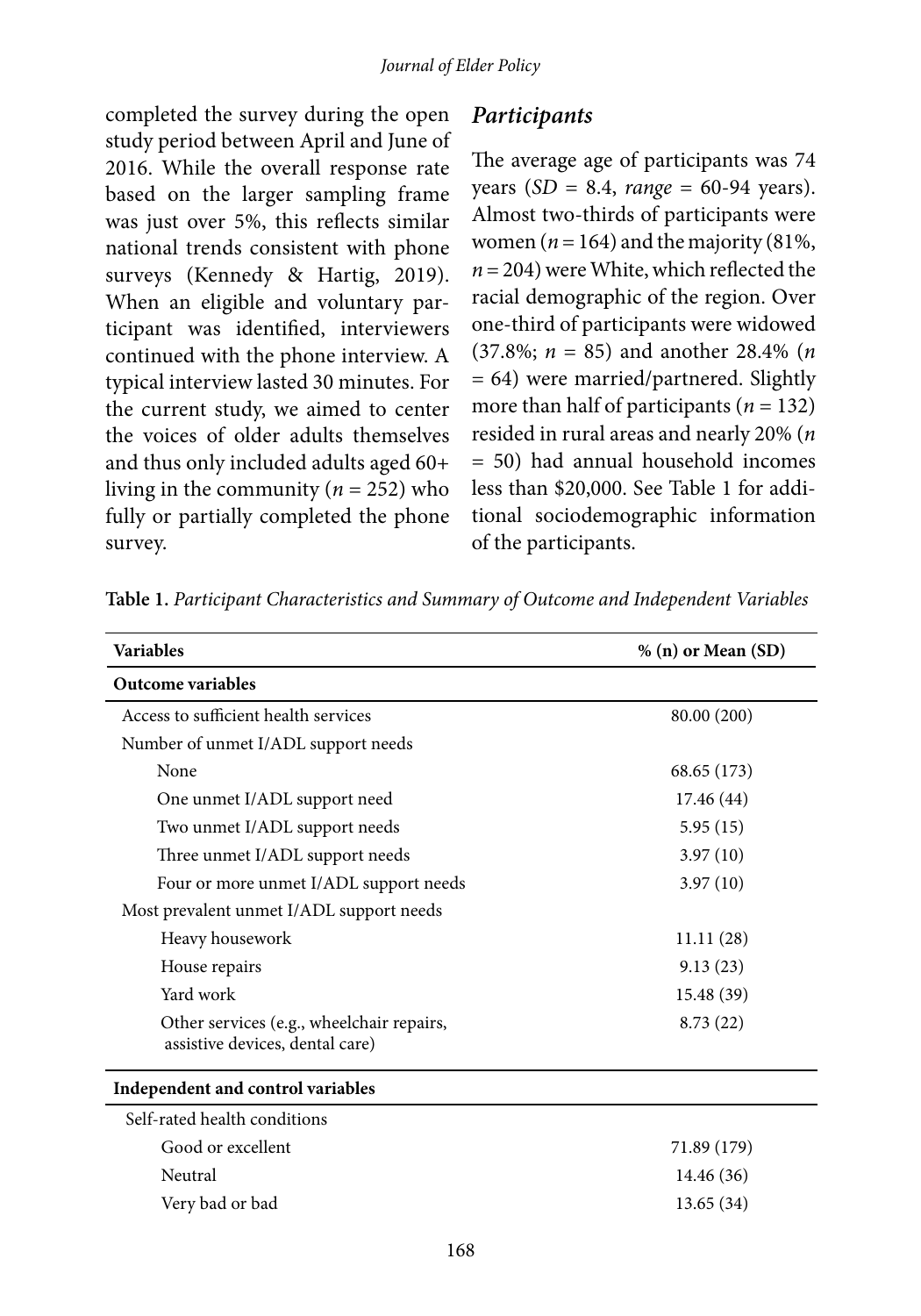| Any chronic disease                           | 53.17 (134)  |
|-----------------------------------------------|--------------|
| Depressive symptoms (PHQ-2 scores range 0-6)  | 0.86(1.46)   |
| Awareness of where to get help if needed      | 76.95 (187)  |
| Number of AAA services ever used (range 0-10) | 0.26(0.86)   |
| Knowledge of six or more AAA services         | 23.02(58)    |
| Age (range from 60-94)                        | 73.61 (8.44) |
| Gender                                        |              |
| Women                                         | 71.93 (164)  |
| Men                                           | 28.07(64)    |
| Education                                     |              |
| More than high school degree                  | 73.41 (185)  |
| Income                                        |              |
| More than \$20,000                            | 46.43 (117)  |
| Less than or $$20,000$                        | 19.84(50)    |
| Did not report                                | 33.73 (85)   |
| Married                                       | 25.40 (64)   |
| White, non-Hispanic                           | 80.95 (204)  |
| Rural residency                               | 52.38 (132)  |
| Type of health insurance                      |              |
| Public insurance                              | 69.44 (175)  |
| Private insurance                             | 30.56 (77)   |
|                                               |              |

*Note:* Most variables are categorical; there are only three continuous variables: (1) level of depressive symptoms, (2) number of AAA services ever used, and (3) age. Mean and standard deviation (in parentheses) are shown for the continuous variables.

#### *Measures*

The interview survey included both closed and open-ended questions to assess participants' AIP needs related to home and community-based services. It was developed in collaboration with AAA leaders, administrators, and management teams to reflect the types of services and programs available to the community and with the goal to identify gaps in service needs within the community. For more information on the survey, please contact the first author.

**Outcome variables.** We examined six outcomes, all related to health service access or unmet needs. First, we examined whether participants felt they had *access to sufficient health services*. This was measured via a one-item, dichotomous question: "Do you have sufficient health care services to meet all your medical needs including physical, mental, dental, and specialty health care (e.g., geriatrician, cardiologist, psychiatrist, or nephrologist)?" Participants responded yes/no, but were also provided an opportunity to expand on their responses in an open-ended format.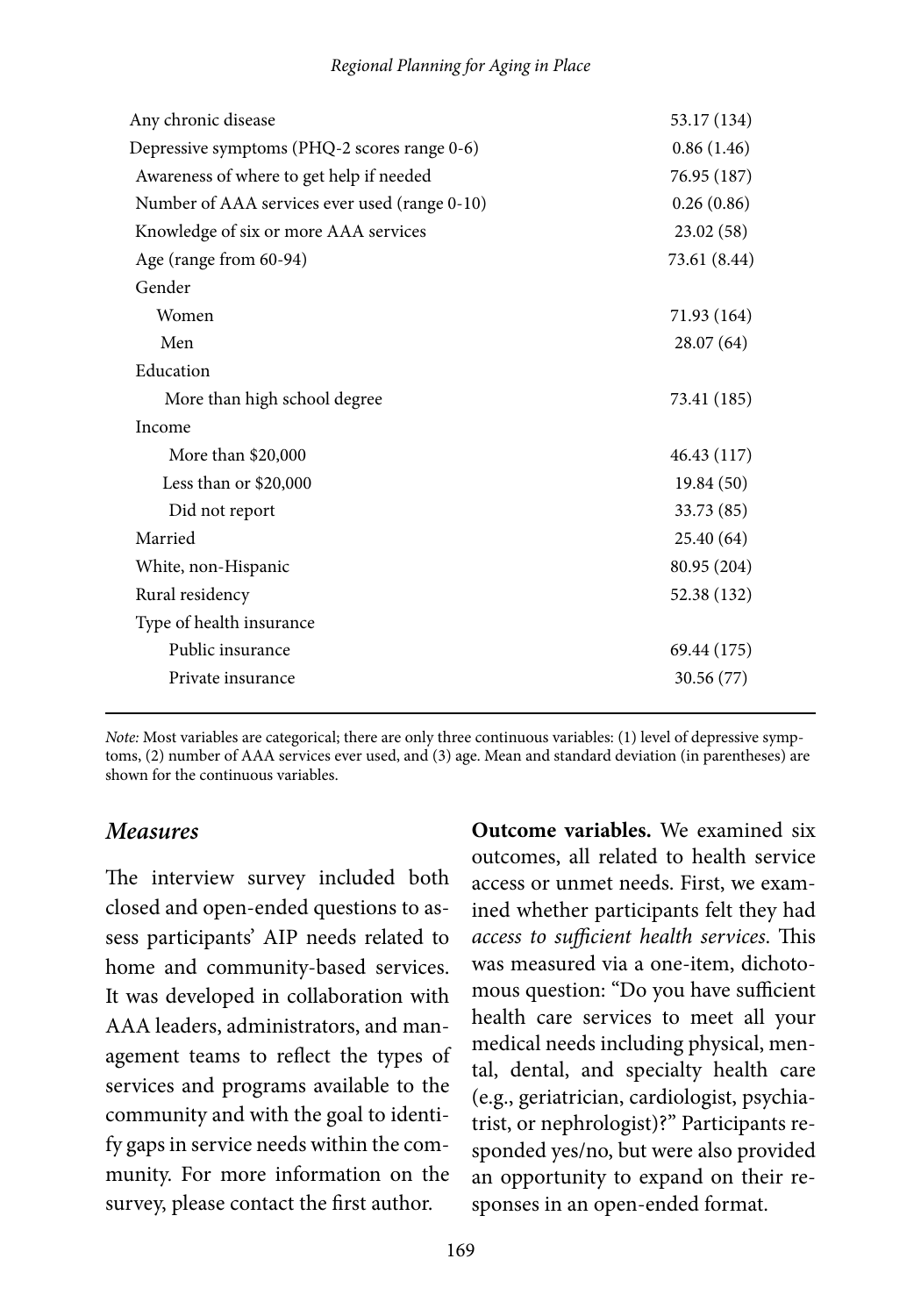Next, we examined the number of *unmet instrumental/activities of daily living (I/ADL) support needs*. I/ADL support needs were measured via participant self-report of receiving help or needing help (new or additional help beyond their current support) in any of the following established I/ADL areas (Lawton & Brody, 1969): meal preparation, personal care tasks, getting in and out of bed/chair, walking, shopping, managing medications or money, using a telephone, light or heavy housework, yard work, interior or exterior house repairs, transportation, assistance with a computer, or any other service. The four most prevalent I/ADL needs were *heavy housework*, *home repairs*, *yard work*, and *other services* (e.g., wheelchair repairs, changing oxygen tanks, assistive devices such as magnifiers, access to dental care, access to exercise programs, financial support for bills, and assistance with general errands). We examined each of these four variables as an outcome separately.

**Independent variables.** The predictor variables of interest included a set of physical and mental health indicators, several variables pertaining to awareness/knowledge of services, and an indicator of community support services utilization. *Self-rated physical health* was reported on a five-point Likertscale from  $1 = \text{very bad to } 5 = \text{excellent.}$ We recoded this into a three-point scale as very bad or bad (13.6% participants), neutral (14.5% participants), and good or excellent (71.9% participants). Participants also indicated whether they had *any chronic condition*, which we

recoded into a binary variable (yes = at least one, no = none). Approximately 53% of participants reported having at least one chronic condition. To measure *level of depressive symptoms*, the Patient Health Questionnaire (PHQ-2) was used as a depression screener and inquired about the degree to which an individual experienced depressed mood and anhedonia over the prior two weeks. The PHQ-2 has been validated in previous studies and demonstrates sensitivity (Gilbody et al., 2007). The PHQ-2 scores ranged from 0 to 6, with higher scores indicating greater distress. Approximately 64% scored a 0, while 2.8% scored a 6. We used this as a continuous variable in the analyses, and the average score was 0.86.

Three predictor variables were included to measure awareness of community supports: awareness of where to get help, knowledge of AAA services, and whether AAA services were ever used. Participants began by answering a series of questions regarding their daily I/ADL needs (e.g., "Are you currently receiving help preparing meals?", "Are you currently receiving help managing medications?) and for which activities they would like help or more help. Participants were then asked about their *awareness of where to get help* based on a dichotomous (yes/no) question, "Do you know where to get the help you may need for daily activities?" The next variable focused more specifically on recognition of the local AAA, which provides a host of local programs and aging support services in the community. First, participants were asked whether they were aware of services provided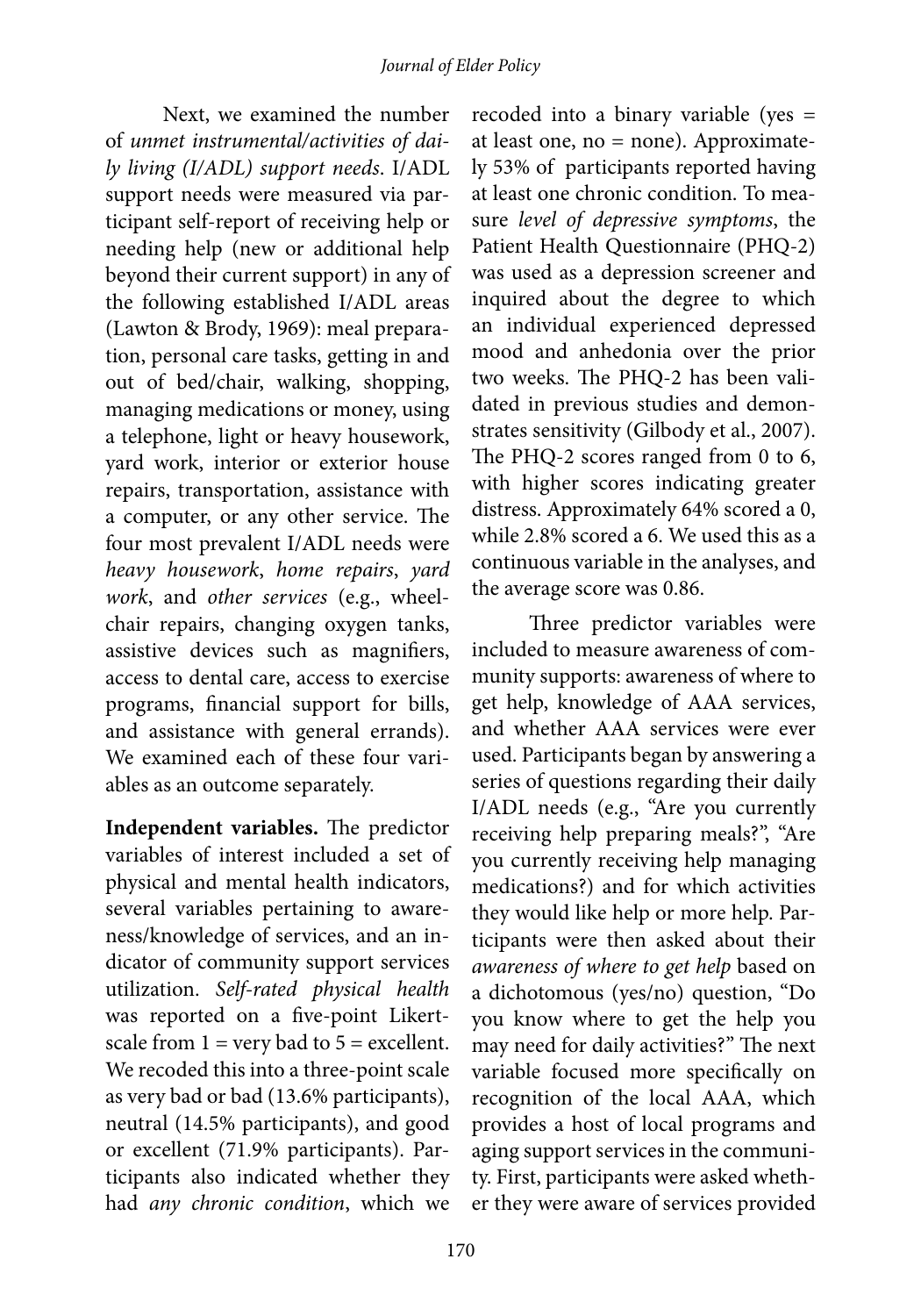by AAA (e.g., family caregiver support, transportation, senior health and wellness, senior meal sites, home delivered meals, farmers market vouchers, personal care services, case management, care coordination, or information and assistance services). We then created a composite variable called *knowledge of AAA services* by sum scoring their responses to reflect the level of awareness of these ten AAA services. Participant scores ranged from 0 to 10 (*mean* = 2.81); because most participants (57.9%,  $n = 149$ ) were not aware of a single AAA service, this resulted in a skewed distribution. Consequently, we used the top quartile as a cut-off to distinguish between participants with more, versus less, knowledge of available AAA services. This variable was then dichotomized so that scores ranging between 0-6 were considered "less knowledgeable" and scores ranging between 7-10 were considered "more knowledgeable." Finally, participants who endorsed recognition of the AAA organization were asked if they had *ever used services*.

**Control variables.** Information related to age, gender, education, income, marital status, race/ethnicity, rural residency, and type of health insurance coverage were controlled for in all analyses. Given the age of the participants and that most were out of the labor force, we did not control for employment status in our analyses. Based on the sample distribution, household income was dichotomized into above and below the lowest household income quartile (\$20,000). This low-income threshold was also selected in accordance with the Center on Budget and Policy Prior-

ities (CBPP) report that 25% of retiree households live on less than \$20,000 (Romig, 2019). Participants with household incomes of less than \$20,000 per year were classified as low income and those with household incomes of \$20,000 or more per year were classified as higher income. Additionally, many participants did not disclose household income information, and we created a separate income category of 'did not report' to avoid large loss of data points. Due to our smaller sample size, types of health insurance were categorized into two mutually exclusive groups: those with public insurance coverage and those with private insurance coverage only. The public insurance category could include any variation of participants with Medicaid only, Medicare only, both Medicaid and Medicare, both Medicaid and private health insurance, both Medicare and private health insurance, or Medicaid, Medicare, and private insurance. While it is common for older adults to purchase a Medicare or Medicaid supplement, their primary health insurance is typically the public insurance option, which was our rationale for this dichotomization.

Given the sample size, we minimized the categories within each variable to preserve degrees of freedom. For instance, marital status was coded '1' for married or partnered individuals and '0' for otherwise. The latter category included divorced, separated, widowed, or single individuals; including each of these categories separately would have resulted in small cell size per category. All outcome, independent, and control variables are summarized in Table 1.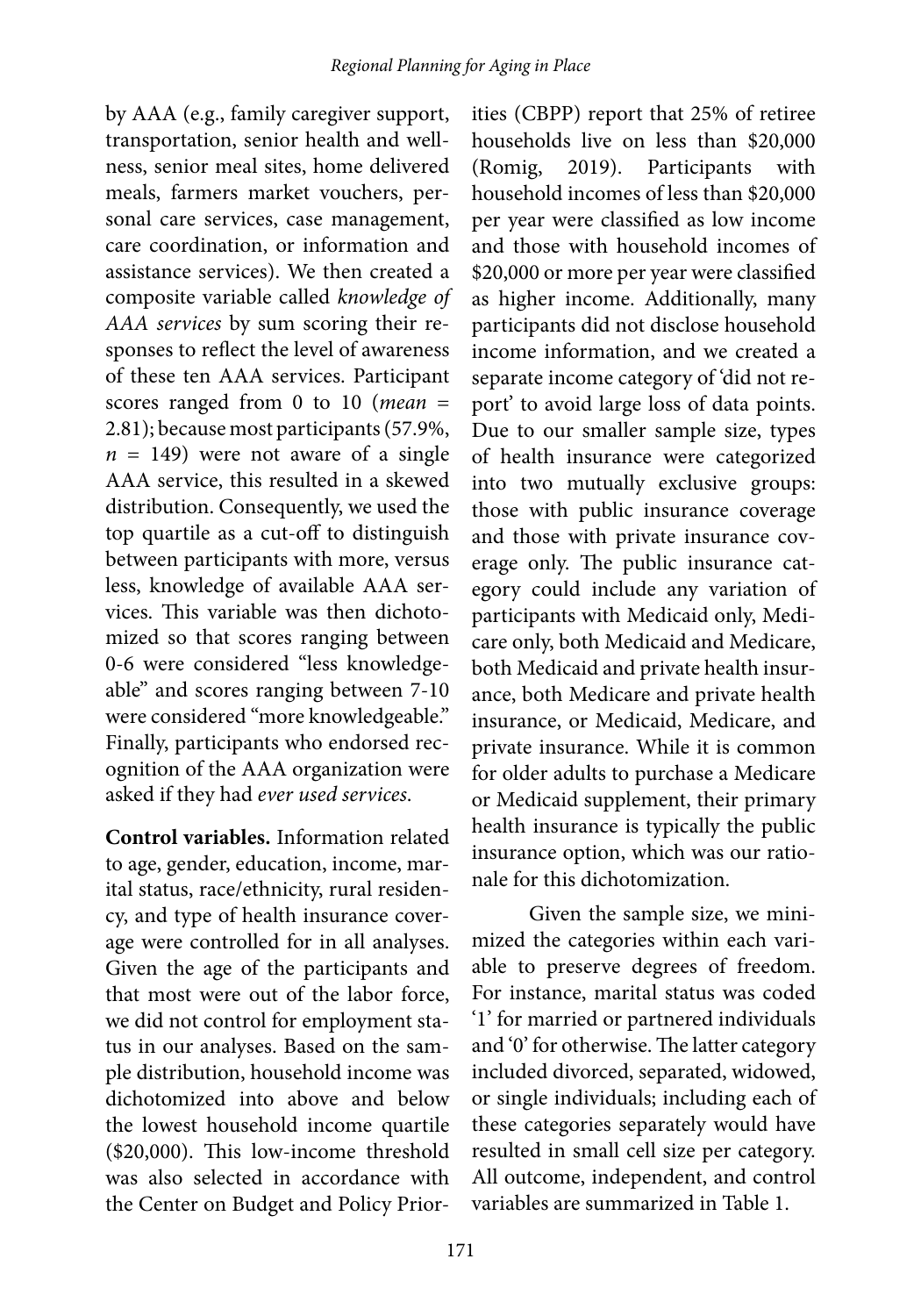**Open-ended questions.** Finally, we also explored participants' *anticipated sources of support.* All participants were asked an open-ended question regarding their knowledge of where to get any help they may need and to identify that source: "Do you know where to get the help you may need? Please tell me where you would get help." The majority of respondents (77%) reported that they knew where to get the help they would need, and the research team qualitatively analyzed and coded their responses to this question.

#### *Data Analysis*

The computer-assisted telephone interview survey was programmed into Voxco software to facilitate the interview process and data collection. The computer-assisted telephone interviewing procedures resulted in minimal missing data; all available data were used in each analysis. We conducted basic descriptive (mean, standard deviation, and chisquare) and regression analyses using SPSS version 26 software. Logistic regression models were fitted to examine access to sufficient health services and the four outcome variables related to needing more help with specific tasks. These five outcome variables were binary indicator variables. Odds ratios (OR) are reported in Table 2 for access to sufficient health services and in Table 4 for the other four outcome variables on unmet I/ADL needs. Poisson regression modeling was used to examine the connection between I/ADL support needs and sociodemographic/health factors. Because support needs were based on a count of number of needs reported,

they are not reflective of a normal distribution. Thus, the advantage of relying on a count model, versus a linear model, is that it accounts for skewness of the outcome variable because a normal distribution of this variable is not assumed. Further, counting the number of unmet I/ADL support needs enabled us to determine how sociodemographic and health factors influenced the degree of perceived unmet I/ADL support needs and provided more context to the logistic regression analyses which are based on binary I/ADL outcomes. Incidence rate ratios (IRR) from the Poisson regression model are shown in Table 3. All statistical tests were two-tailed and to contextualize findings, significance level thresholds are reported at *p* < 0.05, though we note meaningful trends toward significance at *p* < 0.10 (Betensky, 2019; Thiese, Ronna, & Ott, 2016).

**Anticipated Sources of Support.** Lastly, for qualitative data from the open-ended survey questions, researchers independently read each response multiple times and generated an inductive coding scheme for content analysis (Hsieh & Shannon, 2005; Thomas, 2006) based on participants' reported sources for seeking support. Additional codes were developed, and the coding scheme was revised and refined, yielding several distinct themes related to how participants planned to meet their AIP needs. Two authors independently applied the final coding scheme and discrepancies were discussed until 100% agreement was achieved.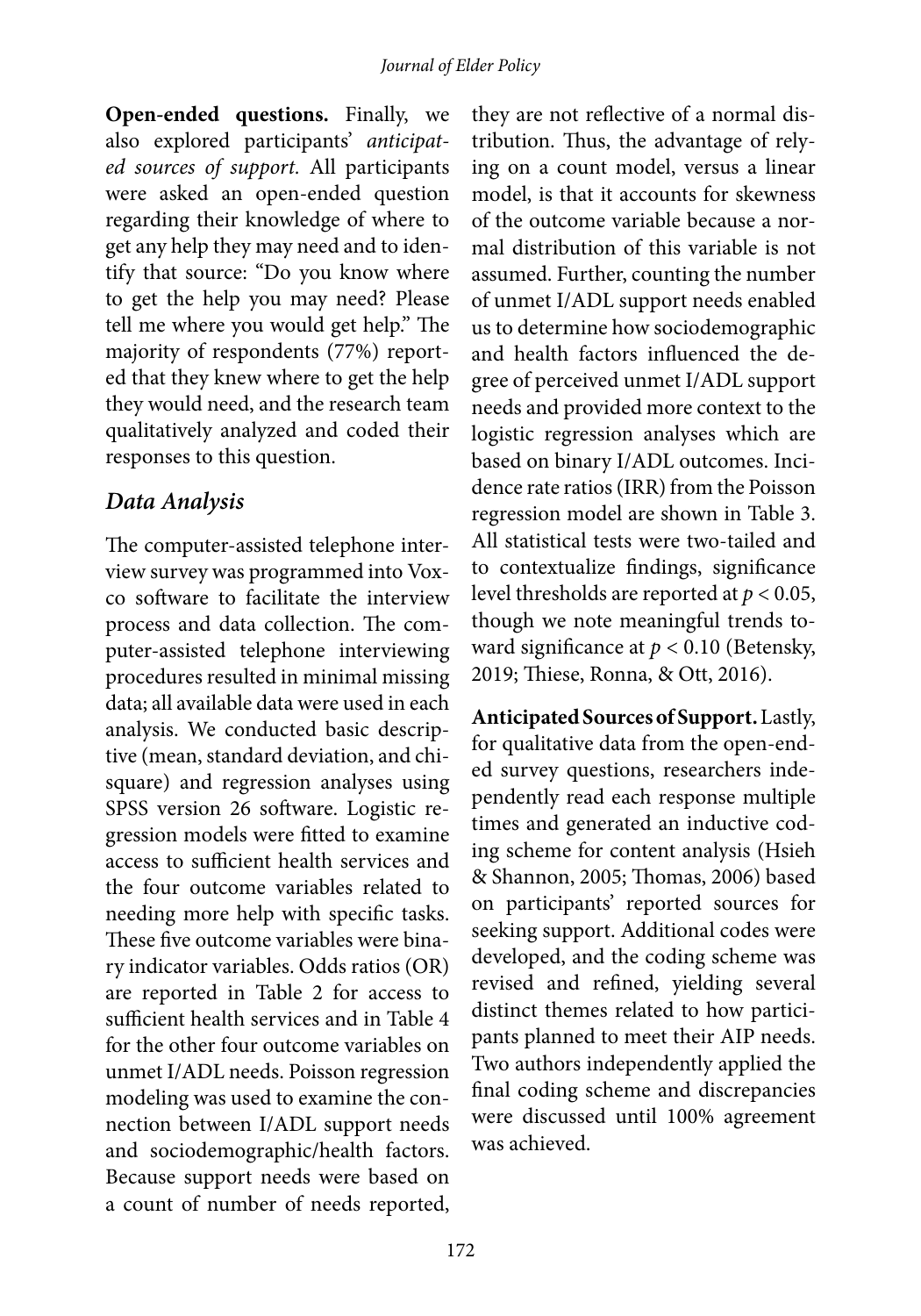| Variable                                        | Odds ratio (SE)         | $p$ -value | 95% CI        |
|-------------------------------------------------|-------------------------|------------|---------------|
|                                                 |                         |            |               |
| Self-rated health conditions: Very bad or bad   | 0.62(0.42)              | 0.48       | [0.17, 2.33]  |
| Self-rated health conditions: Good or excellent | 1.28(0.73)              | 0.66       | [0.42, 3.92]  |
| Levels of depressive symptoms                   | $0.72^*(0.10)$          | 0.02       | [0.55, 0.94]  |
| Any chronic disease                             | 0.51(0.26)              | 0.19       | [0.19, 1.38]  |
| Awareness of where to get help                  | 1.44(0.69)              | 0.45       | [0.56, 3.69]  |
| Adequate knowledge of AAA services              | 2.05(1.17)              | 0.21       | [0.67, 6.25]  |
| Number of AAA services ever used                | 1.33(0.45)              | 0.40       | [0.68, 2.57]  |
| Women                                           | 0.56(0.29)              | 0.26       | [0.20, 1.55]  |
| Rural residency                                 | $0.45^{\dagger}$ (0.20) | 0.08       | [0.18, 1.10]  |
| Age                                             | 0.98(0.03)              | 0.57       | [0.93, 1.04]  |
| White, non-Hispanic                             | 2.68(1.74)              | 0.13       | [0.75, 9.55]  |
| Has more than HS degree                         | 0.76(0.38)              | 0.58       | [0.28, 2.02]  |
| Married                                         | 1.48(0.89)              | 0.51       | [0.46, 4.81]  |
| Income: more than \$20,000                      | $3.72^{\ast}(1.96)$     | 0.01       | [1.33, 10.44] |
| Income: did not report                          | 1.38(0.74)              | 0.55       | [0.48, 3.97]  |
| Private health insurance or self-pay            | 0.47(0.29)              | 0.22       | [0.14, 1.56]  |
| Sample size                                     | 214                     |            |               |
| $R^2$                                           | 0.25                    |            |               |

**Table 2.** *Logistic Regression Analysis: Access to Sufficient Health Services*

*Note.* Standard errors are shown in parentheses.  $p < 0.05$ ;  $p < 0.01$ .  $m$   $p < 0.001$  reflect statistical significance;  $\frac{t}{p}$  < 0.10 reflects trend toward significance.

#### **Results**

#### *Access to Sufficient Health Services*

Most (80%) of the participants reported having sufficient access to health services. All independent and control variables were included in the logistic regression analysis (see Table 2). While the association between each of these variables and the outcome variable was in the expected direction, estimated coefficients for three of the factors were statistically significant. Individuals from higher income households were more likely to report sufficient

access to health services (OR =  $3.72$ )  $(SE = 1.96), p = 0.01$  when compared to households with less than \$20,000. Thus, individuals in higher income households were almost at four times greater odds of reporting access to sufficient health services, compared to individuals in lower income households. When compared with participants who did not disclose their household income information, those in higher income households were still at almost three times greater odds of reporting access to sufficient health services (OR  $= 2.70$  (SE  $= 1.96$ ),  $p = 0.06$ ). In contrast, individuals with higher levels of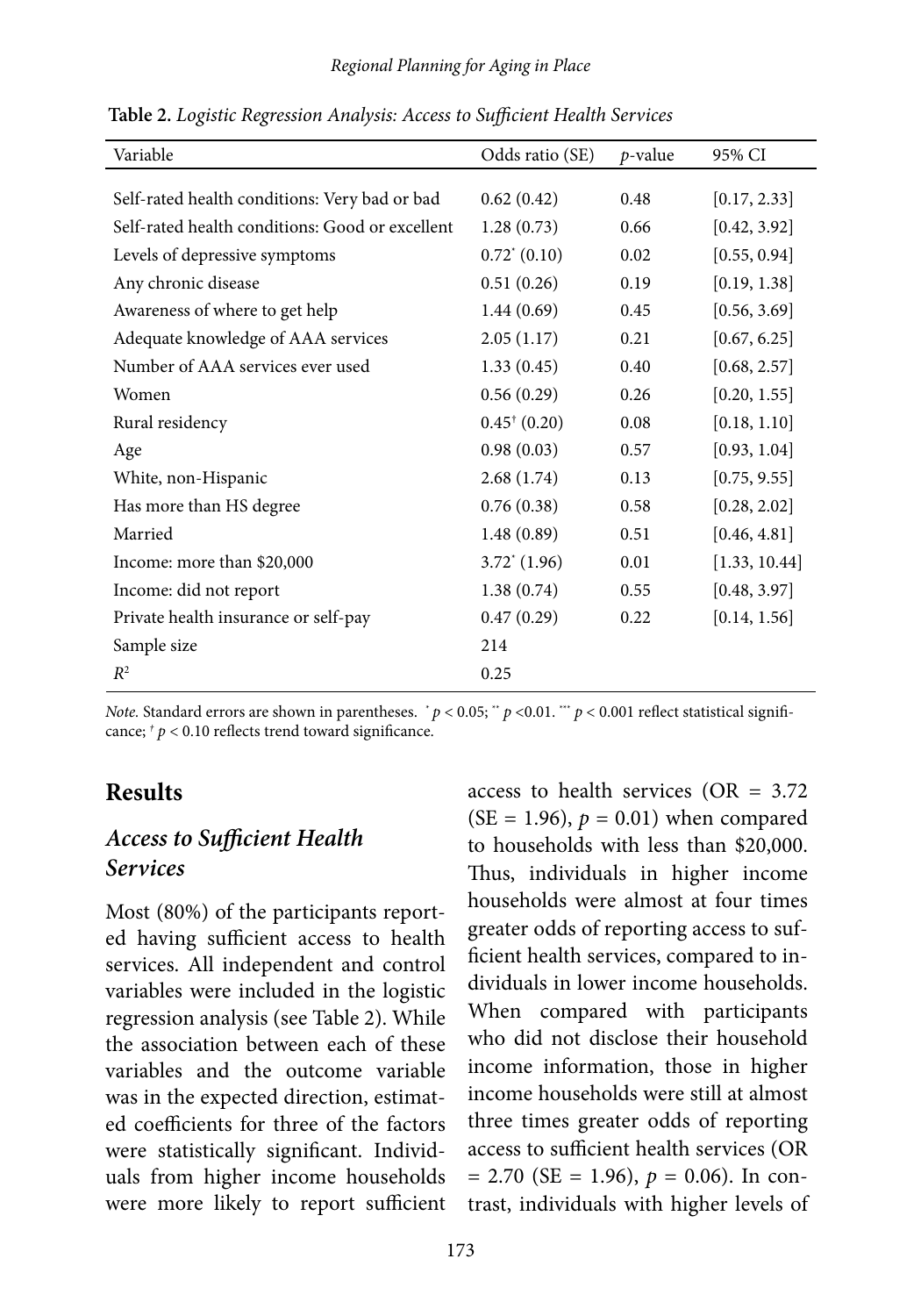| <b>Variables</b>                     | IRR (SE)                | 95% CI       |
|--------------------------------------|-------------------------|--------------|
| Access to sufficient health services | 0.78(0.16)              | [0.52, 1.17] |
| Self-rated health: Very bad or bad   | $1.63^{\dagger}$ (0.45) | [0.95, 2.81] |
| Self-rated health: Good or excellent | 1.14(0.30)              | [0.67, 1.91] |
| Level of depressive symptoms         | $1.27***(0.07)$         | [1.15, 1.41] |
| Any chronic disease                  | $2.04^{**}$ (0.47)      | [1.29, 3.22] |
| Awareness of where to get help       | 0.87(0.17)              | [0.59, 1.27] |
| Knowledge of AAA services            | $0.49^{**}$ (0.13)      | [0.29, 0.83] |
| Number of AAA services ever used     | $1.17^{\dagger}$ (0.10) | [0.99, 1.37] |
| Women                                | 1.41(0.31)              | [0.92, 2.17] |
| Rural residency                      | 0.86(0.17)              | [0.58, 1.25] |
| Age                                  | 1.01(0.01)              | [0.98, 1.03] |
| White, non-Hispanic                  | 1.23(0.45)              | [0.60, 2.52] |
| More than HS degree                  | $1.51^+(0.33)$          | [0.99, 2.31] |
| Married                              | $1.48^{\dagger}$ (0.29) | [1.11, 2.18] |

**Table 3.** *Poisson Regression Analyses: Number of Unmet I/ADL Support Needs*

*Note.* Standard errors shown in parentheses. Incidence ratios from Poisson regression model are shown for the first outcome variable

*\* p* < 0.05; \*\* *p* <0.01. \*\*\* *p* < 0.001 reflect statistical significance; *† p* < 0.10 reflects trend toward significance.

depressive symptoms ( $OR = 0.72$  (SE)  $= 0.10$ ),  $p = 0.02$ ) were less likely to report access to sufficient health services. Each unit increase on the PHQ-2 scale of depressive symptoms was associated with a decrease in the odds of reporting access to sufficient health services by a factor of 1.4. In other words, those with depressive symptoms were 38% less likely to report sufficient health service compared to those without depressive symptoms. Finally, there was also a trend for individuals from rural areas to be less likely to report access to sufficient health services ( $OR = 0.45$  ( $SE$   $= 0.20$ ),  $p = 0.08$ ). Rural residency was associated with 55% less likelihood of reporting sufficient health service.

#### *Unmet I/ADL Support Needs*

Nearly one-third (31%) of participants reported unmet I/ADL support needs. All independent and control variables were included in Poisson regression analyses (see Table 3), as was access to sufficient health services in this and the next four logistic regression models (see Table 4). Among the health variables, self-rated poorer health was trending in a direction to be mean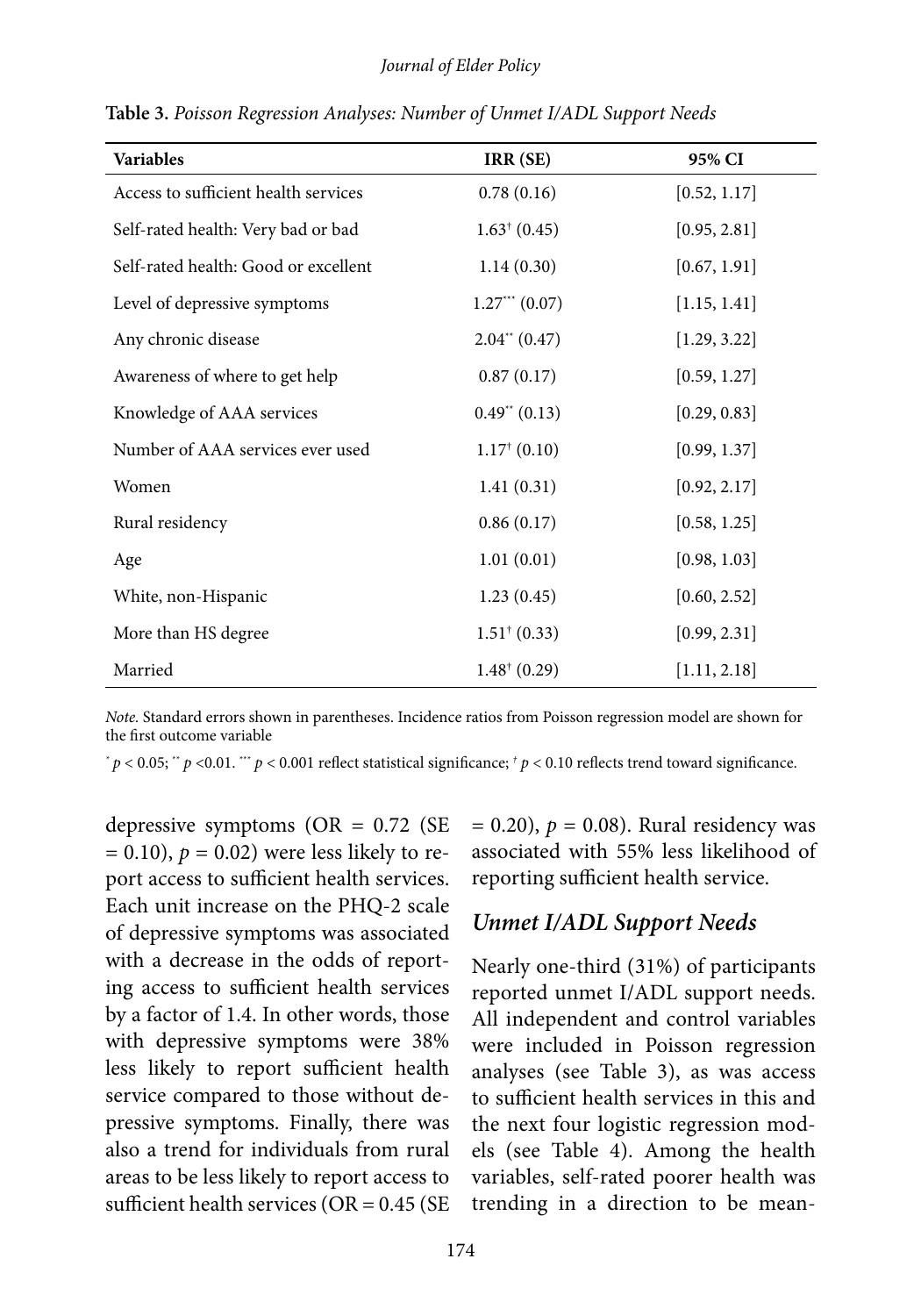ingfully associated with greater unmet needs (IRR = 1.63 (SE = 0.45), *p* = 0.08). That is, the incident rate for individuals with self-rated health status of very bad or bad was 1.6 times the incident rate for individuals with neutral self-rated health. Similarly, the incident rate for individuals with at least one chronic condition was twice that for individuals without any chronic conditions (IRR  $= 2.04$  (SE = 0.47),  $p = 0.002$ ). Mental health was also a significant factor and for every unit increase in depressive symptoms, incident rate of number of unmet needs increased by 27% (IRR = 1.27 (SE = 0.07), *p* < 0.001). In terms of knowledge of local aging services (i.e., AAA), the incident rate for those with more knowledge of AAA services was two times lower than those with limited knowledge (IRR =  $0.49$  (SE =  $0.13$ ),  $p = 0.008$ ). This indicated that those with more knowledge of AAA services reported fewer unmet I/ADL needs. For every unit increase in number of AAA services ever used, incident rate of number of unmet needs increased by 17% (IRR = 1.17 (SE = 0.10),  $p =$ 0.06). This finding was trending toward significance but may also reflect the need for correcting for endogeneity; it is likely that those with more unmet needs might also have greater needs and higher utilization of community services in general. Finally, married individuals (IRR = 1.48 (SE = 0.29),  $p =$ 0.05) were significantly more likely to report greater unmet needs and those who were higher educated (IRR  $= 1.51$ )  $(SE = 0.33), p = 0.06$  were substantially more likely to report greater unmet needs.

**Most prevalent unmet I/ADL support needs**. There were four I/ADL needs that were most frequently reported. All were related to home maintenance-related tasks: needing more help with heavy housework, home repairs, yard work, or other services. To explore key factors associated with whether the four most prevalently reported needs were met or not, we conducted a series of logistic regressions. While significantly associated factors varied with each outcome, poorer mental health was a common, significant variable across most of these unmet I/ADL support needs. The findings are described below and portrayed in Table 4.

Regarding unmet needs associated with heavy housework, those with good or excellent self-rated health reported fewer unmet needs (OR = 0.22  $(SE = 0.16)$ ,  $p = 0.04$ ). Women, and higher educated individuals, however, were both more likely to report having unmet heavy housework needs. The odds of women reporting unmet heavy housework were 4.4 times the odds of men reporting the same.

In terms of house repairs, 27.8% of participants reported they did not have the financial means to make modifications necessary to remain in their homes. Those who were married were more likely to report unmet needs. More specifically, the odds of married individuals reporting unmet house repair needs were 3.5 times higher compared to the reference group ( $OR = 3.54$  $(SE = 2.24), p = 0.05).$ 

For the final two most prevalent unmet needs (yard work and other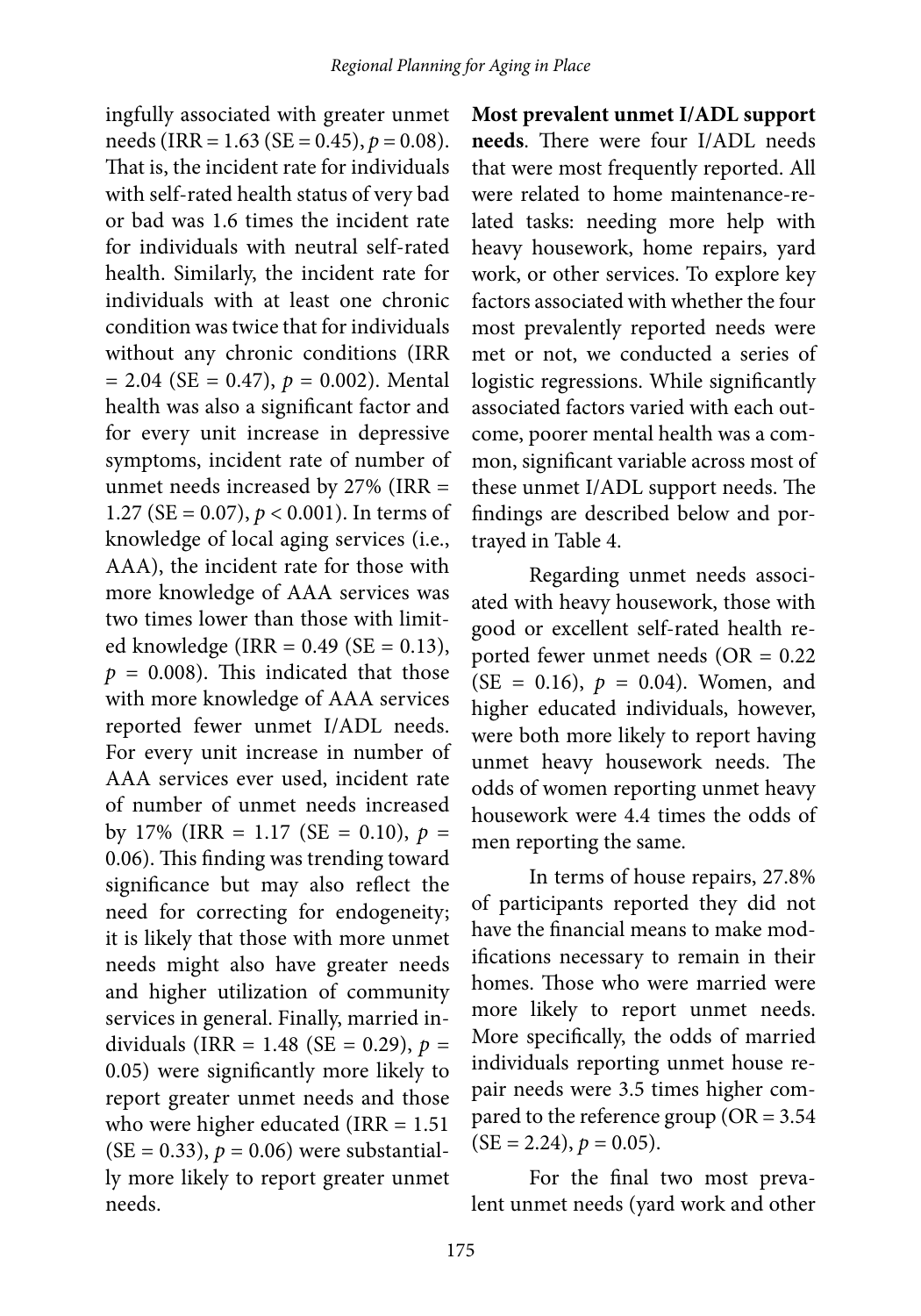|                                         | Heavy housework   |             | House repairs |            | Yard work                   |            | Other services            |             |
|-----------------------------------------|-------------------|-------------|---------------|------------|-----------------------------|------------|---------------------------|-------------|
| Variables                               | OR (SE)           | 95% CI      | OR(SE)        | 95% CI     | OR(SE)                      | 95% CI     | OR(SE)                    | 95% CI      |
| Access to sufficient<br>health services | 0.40(0.25)        | 0.11, 1.39  | 0.74(0.51)    | 0.19, 2.87 | 0.87(0.46)                  | 0.30, 2.47 | 2.71 (2.26)               | 0.53, 13.87 |
| Self-rated health: Very<br>bad/bad      | 1.06(0.79)        | 0.24, 4.60  | 0.80(0.70)    | 0.14, 4.46 | 0.69(0.47)                  | 0.18, 2.62 | 1.62(1.57)                | 0.24, 10.85 |
| Self-rated health:<br>Good/excellent    | $0.22^{**}(0.16)$ | 0.05, 0.90  | 0.66(0.48)    | 0.16, 2.74 | 0.50(0.28)                  | 0.17, 1.51 | 2.06 (1.79)               | 0.38, 11.25 |
| Level of depressive<br>symptoms         | 1.15(0.20)        | 0.82, 1.62  | 1.37(0.26)    | 0.95, 1.98 | $1.42^{\prime\prime}(0.21)$ | 1.06, 1.89 | $1.64^{\ast}(0.31)$       | 1.12, 2.38  |
| Any chronic disease                     | 2.29(1.55)        | 0.60, 8.67  | 1.16(0.72)    | 0.34, 3.90 | 1.24(0.60)                  | 0.48, 3.20 | 1.80(1.27)                | 0.45, 7.21  |
| Awareness of where to<br>get help       | 1.66(1.10)        | 0.45, 6.07  | 1.10(0.68)    | 0.32, 3.72 | 1.01(0.48)                  | 0.40, 2.56 | $0.12^{***} (0.07)$       | 0.04, 0.39  |
| Knowledge of AAA<br>services            | 0.93(0.65)        | 0.23, 3.69  | 0.75(0.52)    | 0.20, 2.88 | 0.38(0.24)                  | 0.11, 1.30 | 0.76(0.59)                | 0.17, 3.48  |
| services ever used<br>Number of AAA     | 0.94(0.31)        | 0.50, 1.79  | 1.04(0.28)    | 0.62, 1.75 | 1.08(0.25)                  | 0.68, 1.72 | 0.93(0.27)                | 0.52, 1.64  |
| Women                                   | 4.26'(3.25)       | 0.95, 19.02 | 1.85(1.18)    | 0.53, 6.46 | 0.99(0.46)                  | 0.39, 2.47 | 0.70(0.44)                | 0.20, 2.39  |
| Rural residency                         | 1.95(1.14)        | 0.62, 6.13  | 0.42(0.24)    | 0.14, 1.30 | (0.93(0.40))                | 0.40, 2.15 | $0.23$ " $(0.16)$         | 0.06, 0.89  |
| Age                                     | 1.01(0.04)        | 0.93, 1.08  | 1.02(0.04)    | 0.95, 1.10 | 1.01(0.03)                  | 0.96, 1.07 | 0.97(0.04)                | 0.89, 1.05  |
| White, non-Hispanic                     | 3.58(4.44)        | 0.31, 40.75 | 0.82(0.73)    | 0.15, 4.64 | 1.63(1.44)                  | 0.29, 9.18 | $0.17^{\dagger}$ $(0.17)$ | 0.02, 1.25  |

Table 4. Logistic Regression Analyses: Four Most Frequently Reported Unmet I/ADL Needs **Table 4.** *Logistic Regression Analyses: Four Most Frequently Reported Unmet I/ADL Needs*

#### *Journal of Elder Policy*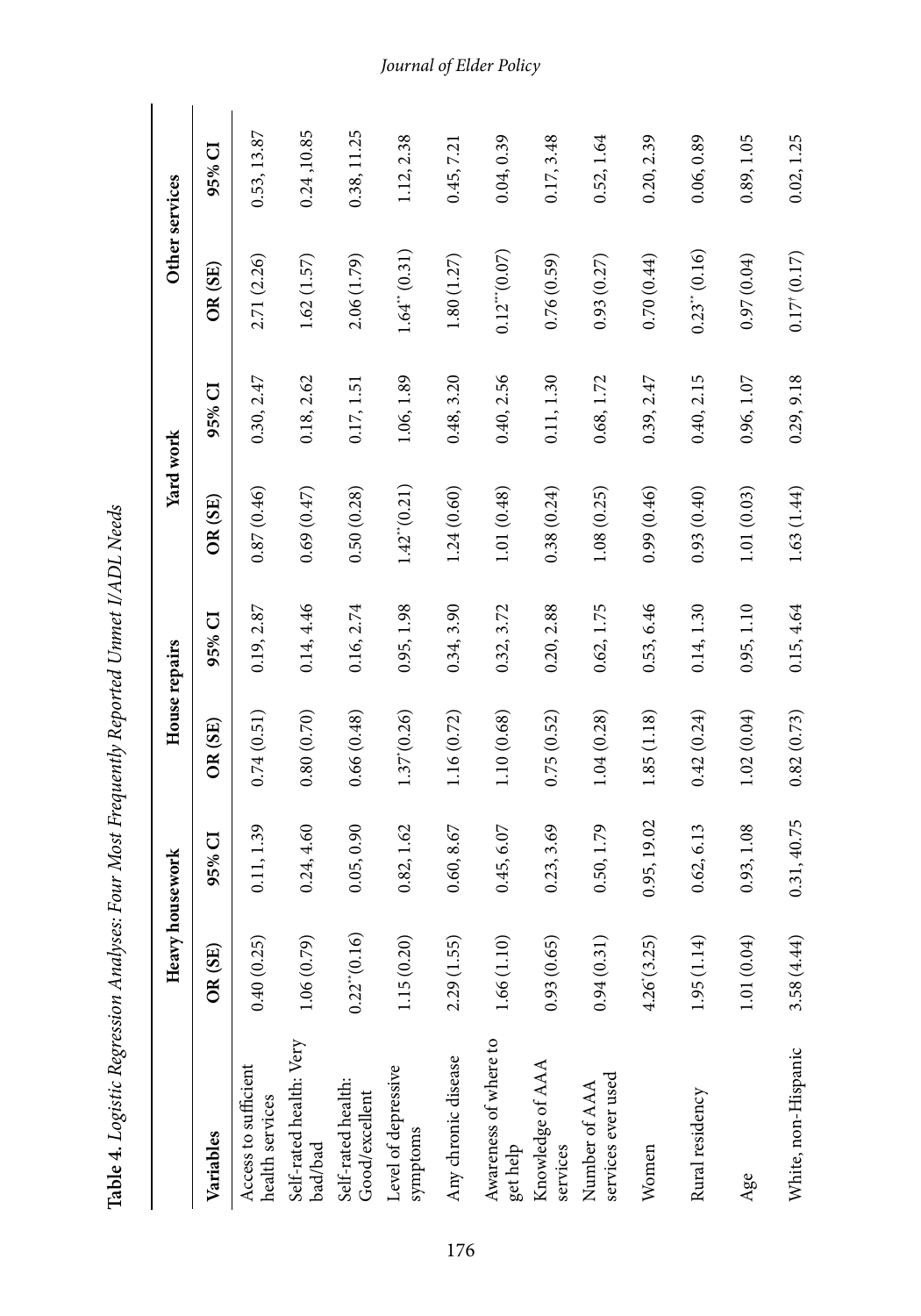| More than HS degree                                                                                                                                                                                                                                               | 3.44' (2.50) | 0.83, 14.31 | 1.63(1.12)        | 0.43, 6.23  | 1.61(0.80)  | 0.61, 4.26 | 0.34(0.23) | 0.09, 1.25 |
|-------------------------------------------------------------------------------------------------------------------------------------------------------------------------------------------------------------------------------------------------------------------|--------------|-------------|-------------------|-------------|-------------|------------|------------|------------|
| Married                                                                                                                                                                                                                                                           | 1.98 (1.27)  | 0.56, 6.99  | $3.54$ " $(2.24)$ | 1.02, 12.23 | 0.76(0.40)  | 0.27, 2.12 | 0.56(0.46) | 0.11, 2.75 |
| Income: more than<br>\$20,000                                                                                                                                                                                                                                     | 2.23(1.61)   | 0.54, 9.17  | (64.0, 88.0)      | 0.16, 2.83  | 2.28(1.33)  | 0.73, 7.16 | 0.32(0.23) | 0.08, 1.32 |
| Income: did not<br>report                                                                                                                                                                                                                                         | 0.45(0.42)   | 0.07, 2.78  | 0.48(0.42)        | 0.09, 2.62  | 2.13 (1.36) | 0.61,7.48  | 0.29(0.26) | 0.05, 1.60 |
| Private health<br>insurance                                                                                                                                                                                                                                       | 1.00(0.74)   | 0.24, 4.27  | 0.92(0.70)        | 0.21, 4.07  | 0.52(0.34)  | 0.14, 1.90 | 0.45(0.43) | 0.07, 2.90 |
| Sample size                                                                                                                                                                                                                                                       | 214          |             | 214               |             | 214         |            | 214        |            |
|                                                                                                                                                                                                                                                                   | 0.24         |             | 0.11              |             | 0.11        |            | 0.30       |            |
| Note. Standard errors shown in parentheses. Odds ratios from logistic regression models are shown for remaining outcome variables.<br>$p < 0.05$ ; " $p < 0.01$ . "" $p < 0.001$ reflect statistical significance; $p < 0.10$ reflects trend toward significance. |              |             |                   |             |             |            |            |            |

services), more depressive symptoms were significantly associated with both. In fact, the only significant variable associated with unmet yard work needs was depressive symptoms  $(OR = 1.42)$  $(SE = 0.21)$ ,  $p = 0.02$ ). Odds of reporting unmet needs related to other services (e.g., wheelchair repairs, access to dental care, assistive devices, access to exercise programs) increased by a factor of 1.6 with each unit increase in depressive symptoms ( $OR = 1.64$  ( $SE =$ 0.31),  $p = 0.01$ ). On the other hand, the odds of reporting unmet needs related to other services were eight times lower among those with awareness of where to get help compared to those with limited awareness (OR =  $0.12$  (SE =  $0.07$ ), *p* < 0.001). Finally, individuals living in rural areas (OR =  $0.23$  (SE =  $0.16$ ),  $p =$ 0.03) were also less likely to report unmet needs related to other services.

#### *Anticipated Sources of Support*

Despite being long-time community residents and potentially eligible for community-based services and supports, over half  $(n = 127)$  of the participants were completely unaware of available AAA services, and nearly three-quarters of participants (*n* = 186) had never used any AAA services. Of those who were aware of AAA (*n* = 114), 57.9% (*n* = 66) reported they had used a range of AAA services. When participants were queried in an open-ended question about where they would seek help if needed in the future, their responses aligned with four general themes: (1) reliance on friends/family, (2) general expectations that government, social services, or community support will be available,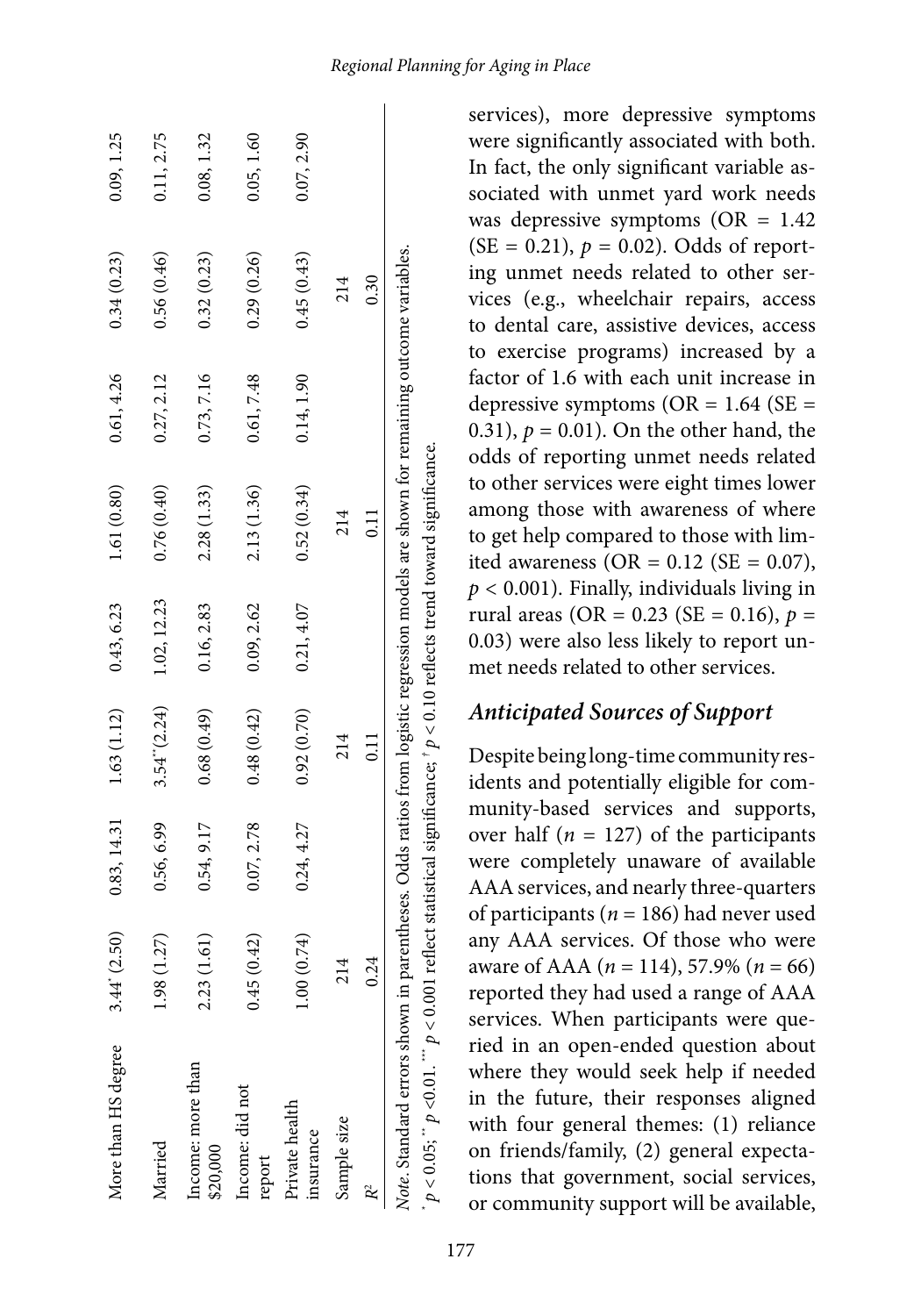(3) pursuit of non-specific searches for support, and (4) referrals from medical professionals. Many reported a combination of these four avenues of support.

The understanding that family, friends, or neighbors would be available for support was commonly reported (36% of all responses). A typical response was, "I call my granddaughter or daughter." While some expected help from people they lived with—"my wife helps me do just about everything" others expected help from more distal sources, including their "network of friends and neighbors" or "several friends in town who help."

The second most prevalent response (32%) was related to an expectation that government supported programs or community-based social services would be readily available. Most of these responses were vague in nature but revealed a belief that services would be accessible to them in their local community. For example, one participant stated: "I would go through the state or human services agency" and another reported, "I'll just find local social services or use the senior center."

Approximately 29% of the responses featured non-specific or general searches for support including, "I would search the internet, phone books, or Craigslist" or "I've got a phonebook." Other participants had an impression that support was available but were uncertain about specific names of organizations or location of services. For example, "I think they have a building for where you can get support for different things if you needed it" or "I know we

have some places that can have people that can come and help." Many participants also asserted their independence and ability to "figure it out" on their own (e.g., "I talk to myself and I will get it done," "I can just have somebody come in and help me," and "I'm pretty independent so I can find my way").

Finally, 20% of the responses identified the medical community, primarily doctors or insurance providers, as a source of information and referral. Many stated, "I'd call my doctor" or "contact my doctor's office and they would guide me to who I need." Others reported that "there are things available in the community and you can get access to some of those things through your doctor" or "social workers in the doctor's office - they have access to a lot of things we don't think we may need." While participants expressed confidence that they could find the support they needed through their providers, many were still unclear on what types of supports would be available to them. For example, one participant stated, "my doctor could probably get me a lot of help through social services at the hospital, but I don't know exactly what is available." Another shared that they would "get a hold of my insurance people" when seeking help.

#### **Discussion**

We orient our findings within<br>a community gerontology<br>framework (Greenfield et<br>al., 2019) that encourages consideration a community gerontology framework (Greenfield et al., 2019) that encourages consideration on how community-level change at the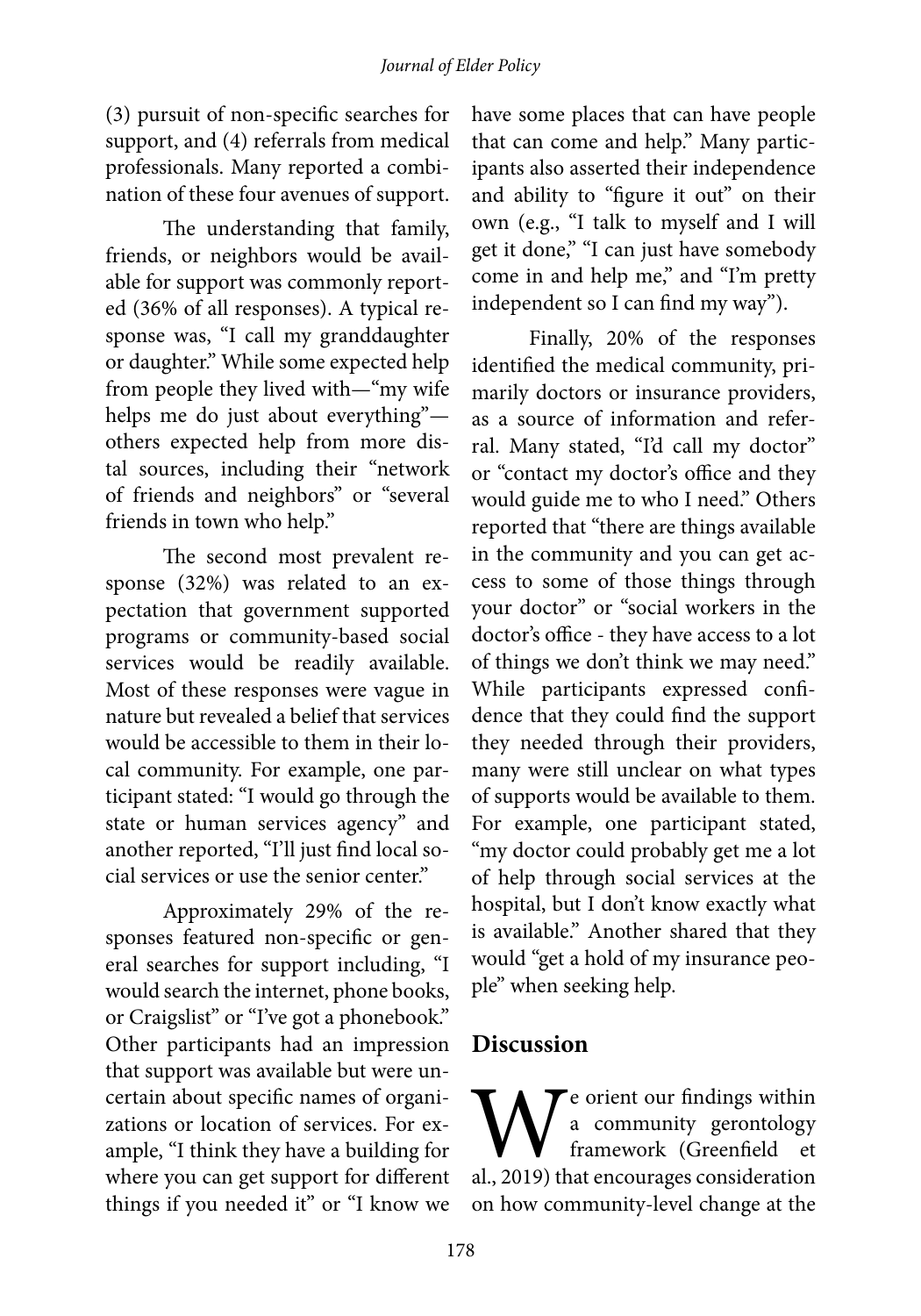meso-level can facilitate change at the micro- and larger macro-level contexts related to aging. In addition, leveraging the lived experiences of older adults can inform AIP policy and program initiatives (Carver et al., 2018), which in turn can potentially reduce health and social inequalities at the local level. By interviewing community residents about their current health, access to services, and AIP needs, community-based aging services organizations are better equipped to identify service gaps, understand local needs of older adults to inform policy, and better plan for interventions to support AIP. This approach also highlights the importance of connecting efforts at a local level to broader advocacy around national policy programs and funding streams that will be necessary to meet the demand of a rapidly increasing aging population.

## *Reports of Good Health, Despite Existing Support Needs*

A relatively high percentage of participants reported being in good health, in spite of a simultaneously high prevalence of reported chronic conditions. This is consistent with other surveys (Lucas & Benson, 2018; Tam, 2020; Tkatch et al., 2017) and while this could be a possible indication of efforts to optimize later life health via earlier detection of disease indicators and management of chronic conditions, it may also reflect ways in which older adults conceptualize health. For many, health can be understood more broadly than simply the absence of illness or chronic conditions, especially for individuals

who feel their chronic conditions are manageable. While this positive trend of high self-rated health in later life helps to debunk common myths and declinist age stereotypes, it is important to recognize that many older adults will still likely need additional supports in later life. This reflects the growing importance of educating the public more broadly about the critical need to prepare and plan for aging and future care.

Study findings revealed several subgroups of older adults with distinct needs, underscoring the significance of targeting efforts to high-risk populations. For example, access to sufficient health services was worse among individuals living in rural areas, with greater depressive symptoms, and with potentially lower incomes, which included both those who reported household incomes of \$20,000 or less and those who did not disclose household income. Having fewer financial resources to address ongoing unmet needs negatively affects individuals' health and wellbeing. Rural-dwelling individuals historically have worse health, limited income, and restricted access to adequate services/supports compared to their urban counterparts (Hash et al., 2014); in turn, rural-dwelling individuals have increased risk of premature mortality (Weaver et al., 2018; Hoffman & Holmes, 2017). Translating these findings into practical insights for policymakers is critical for several reasons: the socioeconomic gap continues to widen (Singh et al., 2017) and a disproportionate share of the aging population growth is occurring in rural areas (Jensen et al., 2020; Lang, 2013).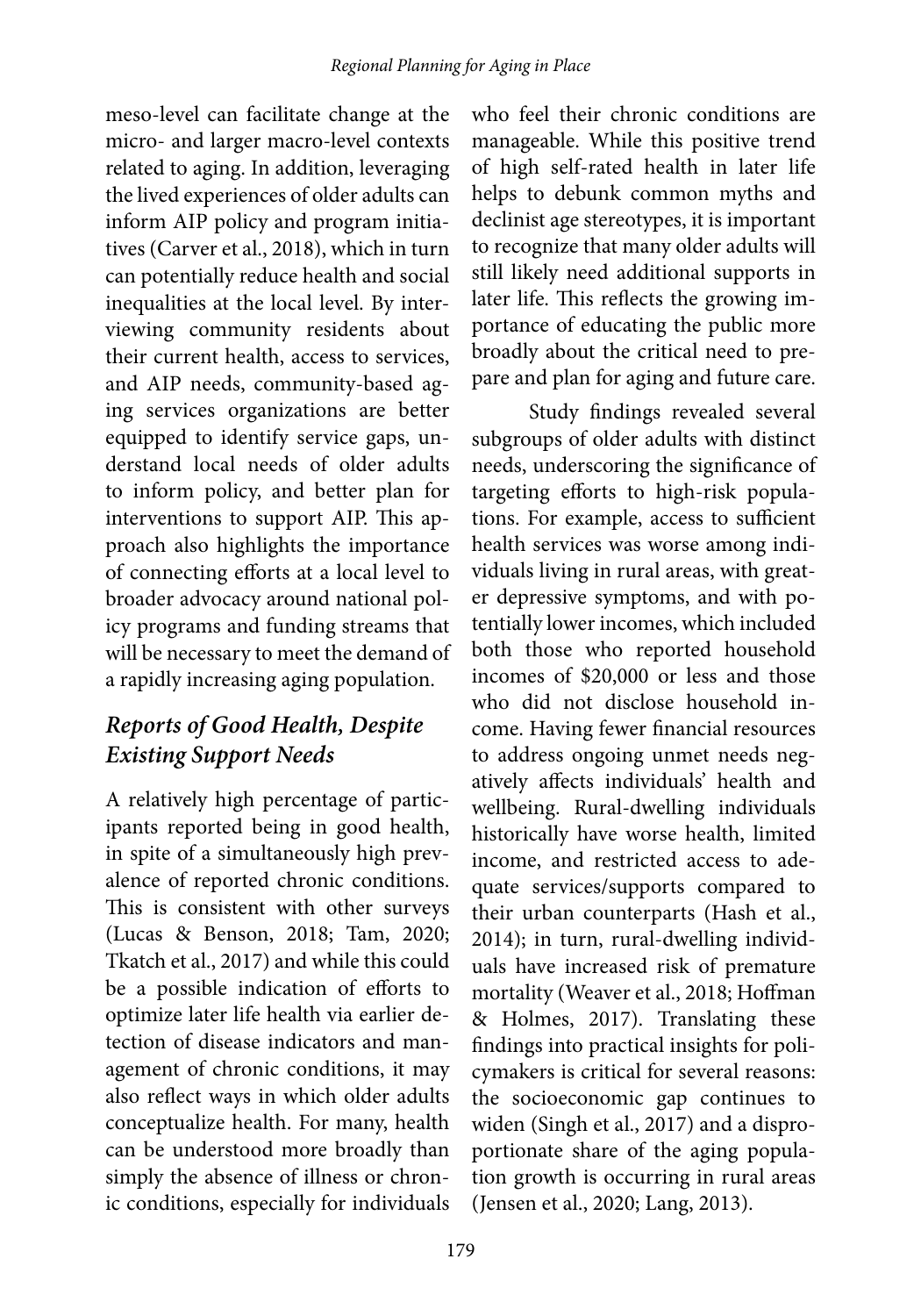The risk of having greater unmet I/ADL support needs was higher among individuals with poor self-rated health, more chronic conditions, and depressive symptoms. As for most prevalent unmet I/ADL support needs, having more depressive symptoms was associated with unmet needs related to yard work, house repairs, and other services. Health policy has traditionally focused on physical health, where services and supports are primarily targeted to address physical health needs; however, our results support provision for the explicit integration of services and supports for socioemotional health. This is especially essential in the context of research on social determinants of health (e.g., food insecurity, housing instability, transportation needs) and the significant influence that social and emotional needs have on health risks and outcomes (Greysen et al., 2014; Hood et al., 2016; Hu et al., 2014; Sattler et al., 2015; Thornton et al., 2016). Thus, early identification and intervention support for individuals with underlying mental and physical health issues, as well as limited financial means, can facilitate reduction of existing health disparities.

While the most prevalent unmet needs were related to home maintenance tasks (e.g., heavy housework, home repairs, yard work, other services) that would enable older adults to remain living in their own homes, nearly one-third reported not having the financial means to make home modifications to support AIP. This aligns with growing recognition that 90% of the nation's housing structures are unprepared to accommodate AIP (Vespa et

al., 2020). For older adults specifically, growing evidence indicates that meeting social determinant of health needs, such as housing stability, can improve health (Gottlieb et al., 2013) and reduce medical care costs (Taylor et al., 2016). Conversely, having home maintenance concerns may cause stress and anxiety (Coleman et al., 2016). Furthermore, AAAs are well equipped to address and ameliorate social determinants of health because they have strong community networks and are knowledgeable about local resources that specifically address social and environmental obstacles affecting individuals' overall health and wellbeing (Kunkel et al., 2018).

## *Planning for Future Support amidst a Lack of Awareness about Resources*

Planning for future support needs is a critical issue for older adults, their families, and the communities in which they live. LTSS are expensive for individuals, as well as for local, state, and federal entities, and yet more than 70% of older adults will eventually need some type of support (Administration for Community Living, 2020). Advanced preparation can also reduce stress in families and prevent planning in the context of health crises. Nonetheless, most people do not anticipate they will ever need help with their care needs and relatively few adults intentionally plan for, or actively contemplate, their future care needs (Gould et al., 2017). In the current study, participants revealed a similar naiveté regarding how they would plan to seek support when needed,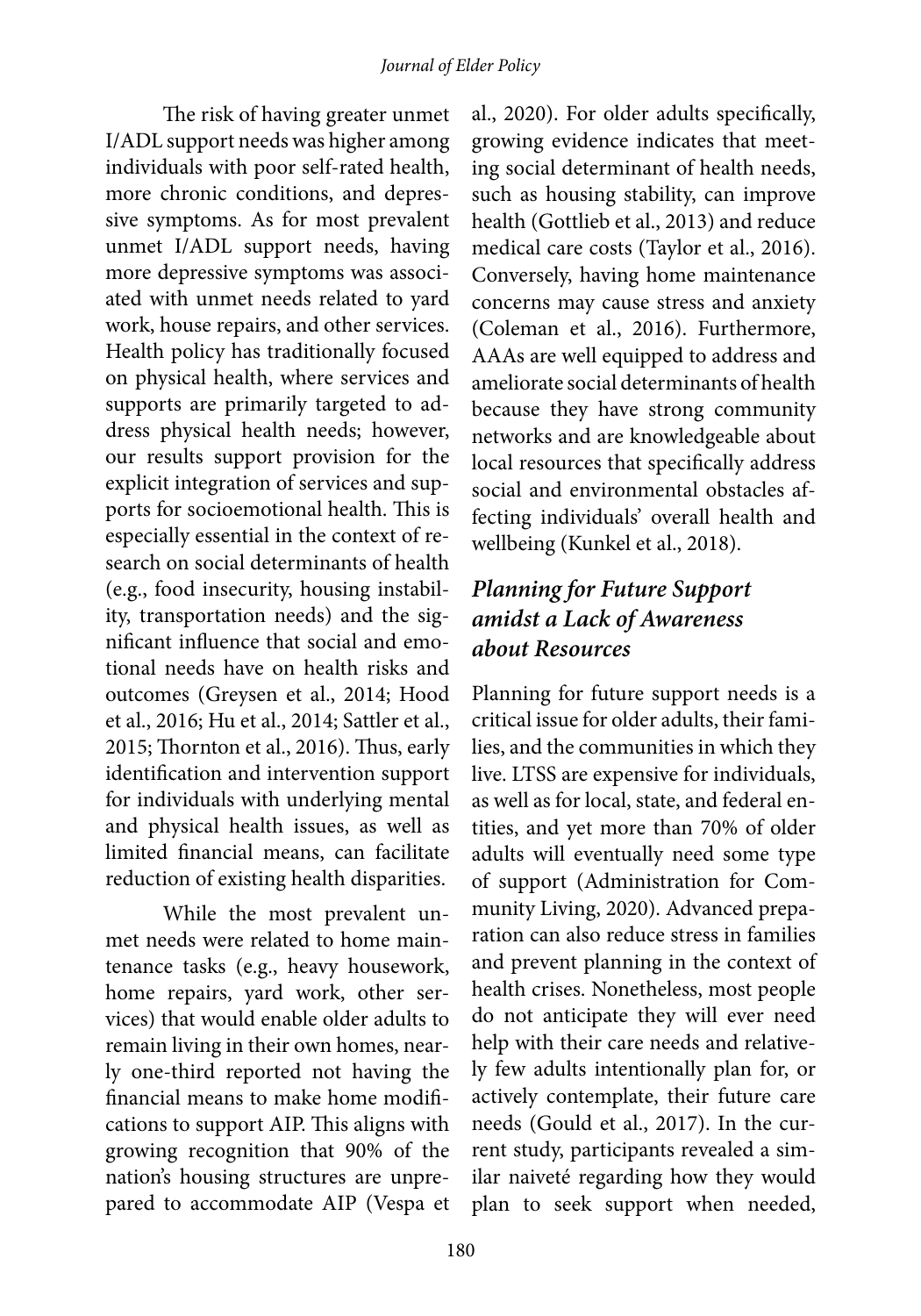which illuminated several important findings.

Many participants anticipated relying on family and friends, a perception confirmed in the literature (Roberto et al., 2001; Stolee et al., 2014), while other participants expected to turn to formal caregiving via social services or community supports, a typical alternative to informal caregiving. It is unknown whether study participants already had conversations with their loved ones about their caregiving support expectations or whether they could financially afford formal caregiving services, but prior research indicates this may be unlikely (The Assistant Secretary for Planning and Evaluation, 2019). With increased longevity, families are aging together longer and there is a need to help promote and facilitate the often difficult conversations that older adults and their families need to have in order to prepare for future needs to remain at home. Those who are proficient at using proactive coping skills to plan for and anticipate future challenges tend to have higher socioeconomic status (i.e., income and education level) in comparison to their less-resourced counterparts (Ouwehand et al., 2009). We found that higher educated and married individuals reported greater support needs, which may reflect the social privilege of recognizing an increase in care needs. Thus, there remains a gap in community outreach and education efforts that raises public awareness of available community supports for older adults and family caregivers in preparing for later life needs and changes, especially among potentially vulnerable

individuals with fewer resources or no available family members.

Beyond relying on family members or hiring formal caregivers, the other pathways of support that participants identified appeared inadequate and often inaccurate (i.e., plans to pursue non-specific searches for support; reliance solely on referrals from medical professionals). Unforeseen challenges can arise when there is an inaccurate expectation that supports will be available. For example, individuals may not be eligible for Medicaid-funded programs until they spend-down their financial assets and have greater functional need. As an alternative, individuals could turn to community-based resources like AAAs to receive in-home health, social support, and information/referral to community resources. However, individuals may not be aware of such resources. Although AAAs have been established for almost fifty years, they still tend to be under-recognized and under-utilized in communities, despite the breadth of services and supports they provide to older adults and adults of all ages with disabilities. In this study, despite being potentially eligible for services, over half the participants had not even heard of the AAA organization and importantly, we found that those with inadequate knowledge of AAA services were also more likely to report some unmet I/ADL needs. This finding in particular underscores an important gap for advocacy and targeted outreach to increase community knowledge of these available supports for adults as they anticipate aging in their homes and communities. Anoth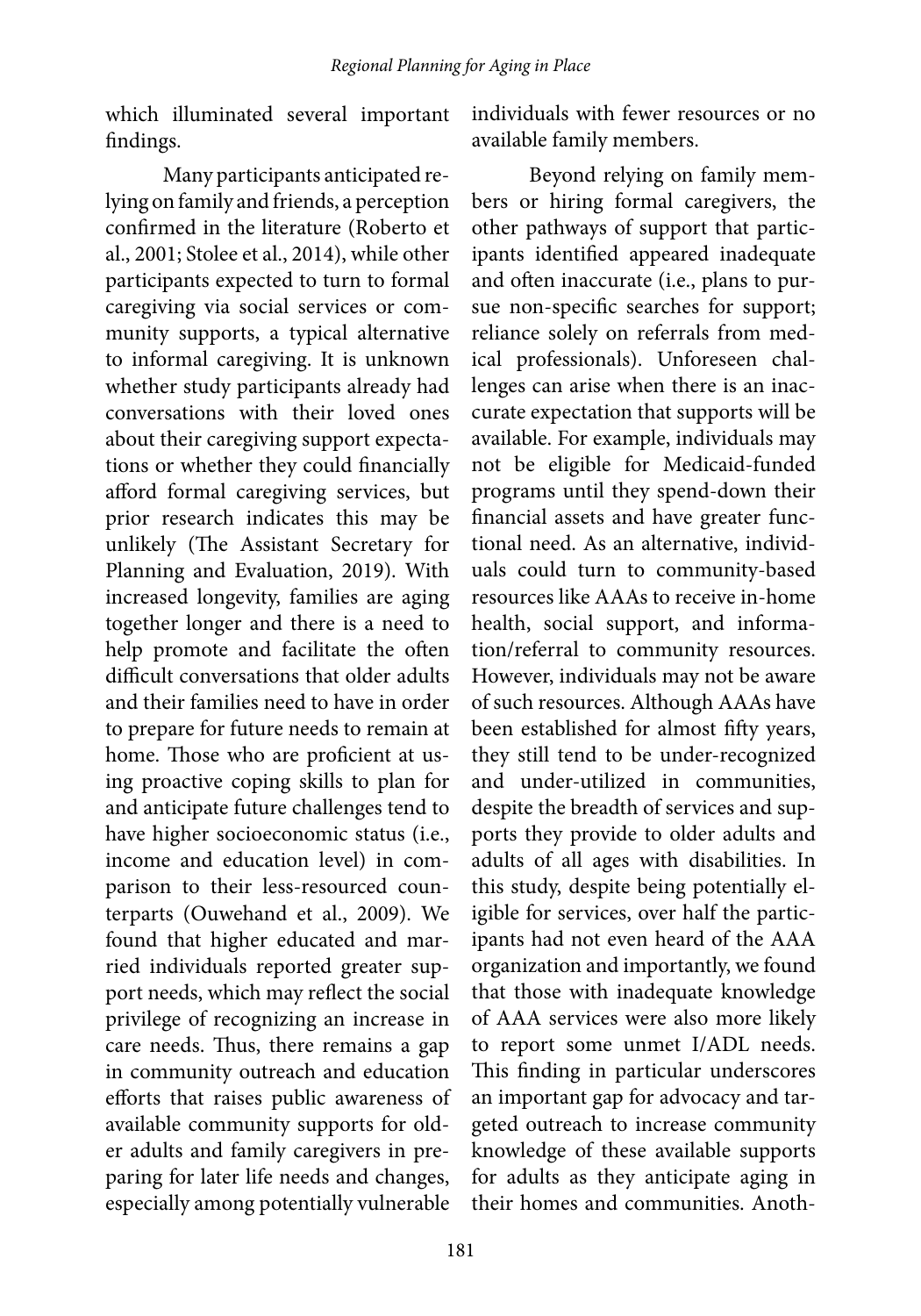er potential barrier exists for reaching individuals living in rural areas, who were less likely to report some unmet needs. This finding aligns with a typical narrative describing many rural-dwelling individuals as self-sufficient and hesitant to allow support from outsiders. During the global pandemic, AAAs played a critical role in meeting the needs of older adults and their caregivers. AAAs needed to adapt delivery of their services/supports in order to support individuals during the height of physical distancing (Gallo & Wilber, 2020; Pendergrast, 2021; Wilson et al., 2020). Moving forward, AAAs should continue to evolve in ways that maintain connection with hard-to-reach populations.

Building collaborative, community-based, cross-sector partnerships is one promising avenue for targeted outreach and increasing community knowledge of supports. We found that individuals who had adequate knowledge about services were less likely to report unmet I/ADL support needs. Utilizing primary care sites and clinical partnerships with AAAs can be especially useful for reaching individuals who may not have family members, who live in rural communities, or who are experiencing mental and physical health challenges. Clinicians function as a key information source for older adults; in our study, at least 20% of participants planned to rely on their medical providers for information, resources, and referral for AIP support. However, health care professionals often lack sufficient knowledge of community resources that best serve their patients'

social needs (Lincoln, 2019; Ploeg, et al., 2017; Siegel et al., 2018; Siegler et al., 2015), which further highlights the importance of promoting a higher degree of clinical-community partnerships. There is increasing evidence that when local AAAs maintain partnerships with healthcare organizations, those communities experience significant benefits that translate to reduction in hospital readmission rates, lower health care use, and lower spending, in comparison to counties without these programs and partnerships (Brewster et al., 2018; Brewster et al., 2020). These findings indicate that investment in health and aging services partnerships, via AAAs, is a viable pathway to both reducing health care costs while simultaneously supporting older adults' AIP needs. Incentivizing these partnerships at the policy level (i.e., financial reimbursement) will be necessary to build sustainable practices that benefit and support vulnerable adults to age in their homes and communities (Weaver et al., 2021; WHO, 2015). Further, there are opportunities to consider additional, innovative community partnerships beyond the clinical sector that raise awareness of AIP needs. We provided examples of ways in which formal supports (e.g., aging network, health care clinics) can work more collaboratively in community settings, however, exploring informal support networks may also be necessary. For example, identification and development of innovative paid or volunteer intergenerational approaches for meeting the needs of an older population (Hoffman et al., 2020).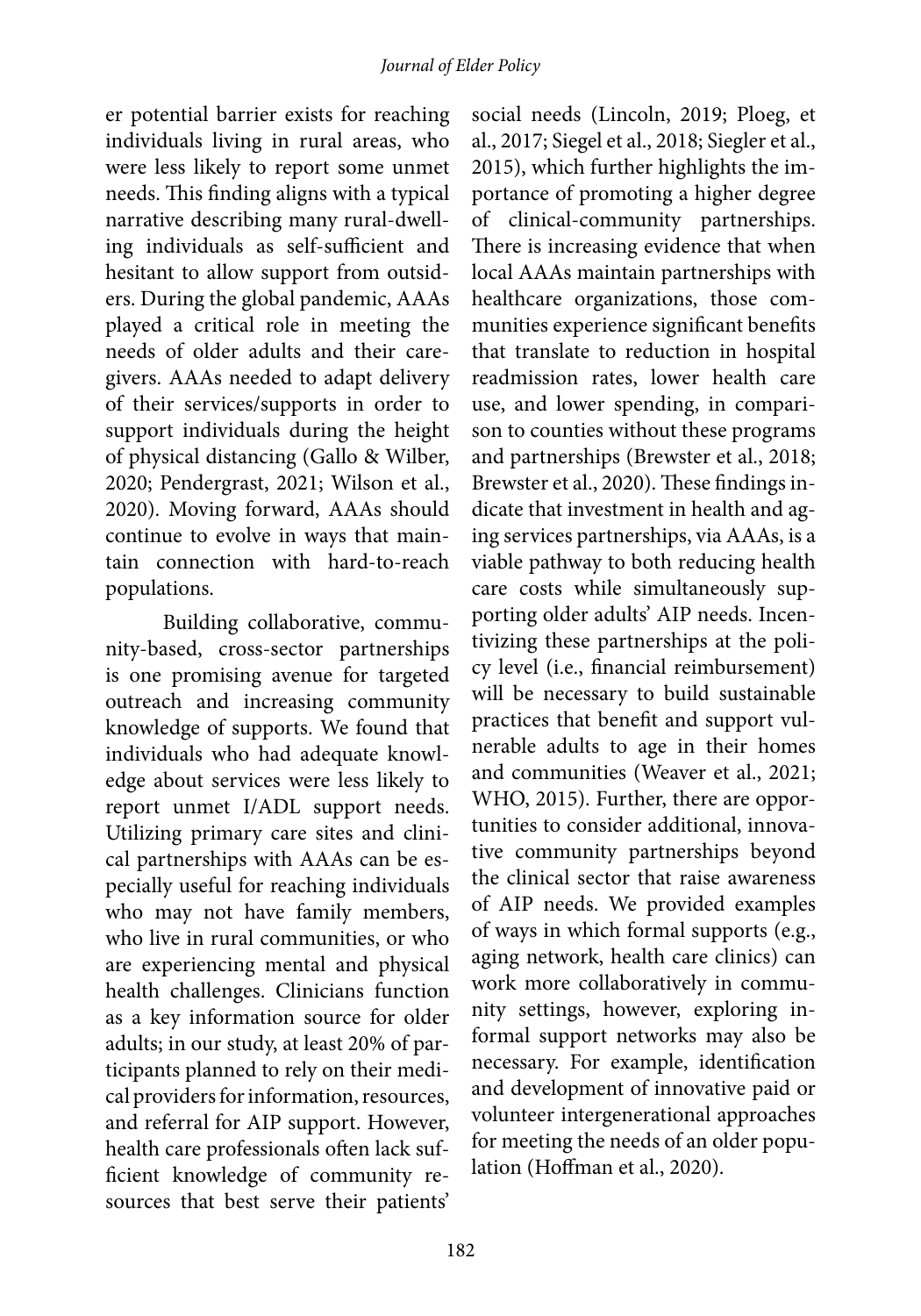#### *Limitations and Future Directions*

The results should be interpreted in light of several limitations. The measures used in this study were based on participants' self-reported perceptions. Thus, we acknowledge that some of the predictors and outcomes are potentially jointly determined and that outcomes may not be causal. For instance, it is possible that some participants were aware of certain services because they needed that support or that participants were depressed as a result of their needs not being met. Due to data limitations, we lacked sufficient exogenous instruments to identify causality and to correct for endogeneity; future studies should incorporate both objective and subjective health measures, as well as a longitudinal design that can capture data over time. Nonetheless, there is still value in relying on self-reported measures as this reflects the lived experiences and perceptions of older adults related to their AIP abilities. In addition, we recognize that caution should be used when relying on any single-item measures, as this may affect measurement reliability and validity; however, some scholars (Bergkvist, 2015) also argue that for simple, concrete constructs, a single item can be sufficient.

The representative sampling from the community and opportunity to hear directly from older adults in the broader community are strengths of this study. The response rate was consistent with other national studies using phone interview methodologies. While response rates have been declining nationally and could signal higher

risk of error, researchers who have examined the effect of low response on data quality have generally found that response rates may not be a reliable metric of accuracy and can still yield reliable data (Davern et al., 2010; Kennedy & Hartig, 2019). Nonetheless, the lower response rate may indicate that some older adults' perspectives were not reflected in this study, most likely those who may be the most vulnerable and least resourced. For example, on average, the participants in this study reported better health, were more highly educated, and were primarily White. Finally, while our sample was representative of the community residents local to the study area, it did not reflect a national perspective, and thus the needs of older adults from different geographical regions may differ. Based on other national studies, however, we argue that the limited attention to planning and preparing for aging from both an individual and community perspective is a universal challenge. Additional needs assessments that incorporate, and possibly oversample for, more diverse perspectives are still needed to adequately plan for AIP, especially for racially minoritized older adults. In a post-pandemic era, in which social and racial inequities have been further exacerbated (Shippee et al., 2020), vulnerable adults may have unique needs that differ from those reflected in this study.

Finally, we acknowledge that there are many challenges within the aging network and that some of our recommendations may not apply universally. AAAs across the U.S. can vary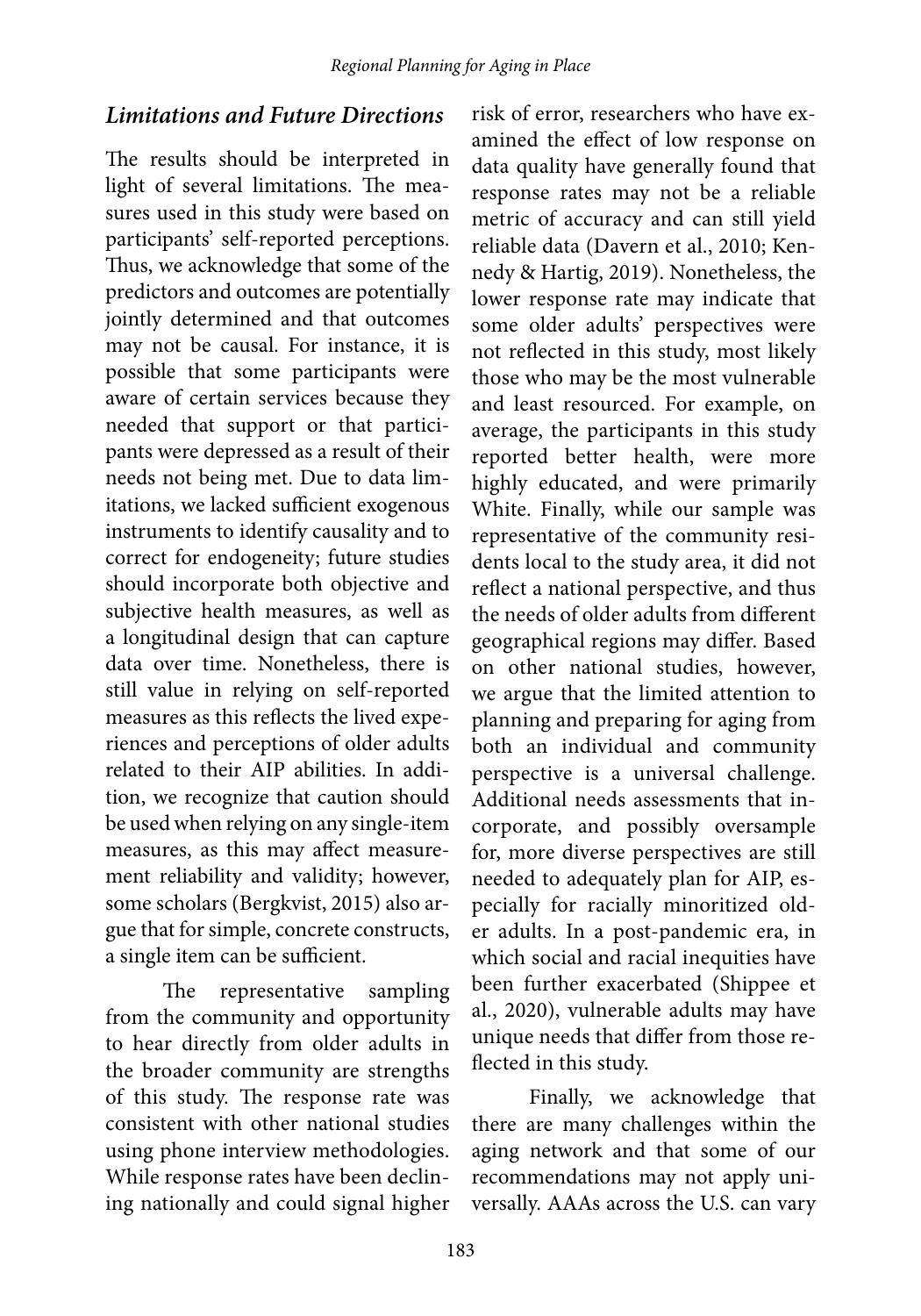significantly in terms of services and supports provided, especially for those who are not Medicaid eligible. This highlights an ongoing challenge of the aging network and the continued advocacy need for better alignment of services/supports, along with expansion of supports for near-risk individuals who are proactive in seeking support, but not income eligible (Weaver & Roberto, 2019). Another related challenge of the AAAs is not just the inconsistency in availability of services/supports, but also in the naming of AAAs across regions; the terminology "area agency" may also be unclear to community members. National efforts to rebrand and market AAAs with a more universal, recognizable name—that is also more in line with emerging initiatives to reframe aging—may promote more interest, awareness of, and access to the valuable programs and services they can provide to communities.

### **Conclusions**

**Policymakers** are often encouraged to advocate for preventive solutions that assist individuals before needs become unmanageable. aged to advocate for preventive solutions that assist individuals before needs become unmanageable. A focus on age-friendly and AIP initiatives that can benefit all generations can help meet this goal. In terms of policy and planning, however, many issues compete for the attention of policymakers. Conveying to policymakers the extensive influence population aging will have on communities and how individuals need to proactively plan for their own aging continues to be challenging. With the ever-shifting political

landscape, it is important to have policy solutions at the ready.

Investing in age-friendly community initiatives and policies is in line with a community gerontology framework, in which community-level changes have the potential to enhance health at the individual micro-level, but also have influence on macro-level aging policies. Thus, increased community engagement between researchers, policymakers, citizens, and practitioners to address functional and socioemotional health is needed in order to collaboratively prepare for future aging care needs. Many adults avoid planning and anticipating future care needs; our findings highlight the need for raising awareness about available community-based aging services so individuals can seek preventive services/supports and engage in future planning. More than ever before, there is a need for increased cross-sector, multidisciplinary engagement and for multiple stakeholders to work together in supporting communities as a fundamental context for promoting population health, equity, and wellbeing across the lifespan. AAAs are central to serving older adults in their homes and communities and can serve a vital community role by supporting individuals' goals to age in place and to prepare for future needs. In addition, it is important to acknowledge and recognize that older adults are also valuable community resources who can make community contributions via volunteerism, peer support, and mutual aid. Collectively, we need to continue to intentionally incorporate the perspectives and experiences of older adults,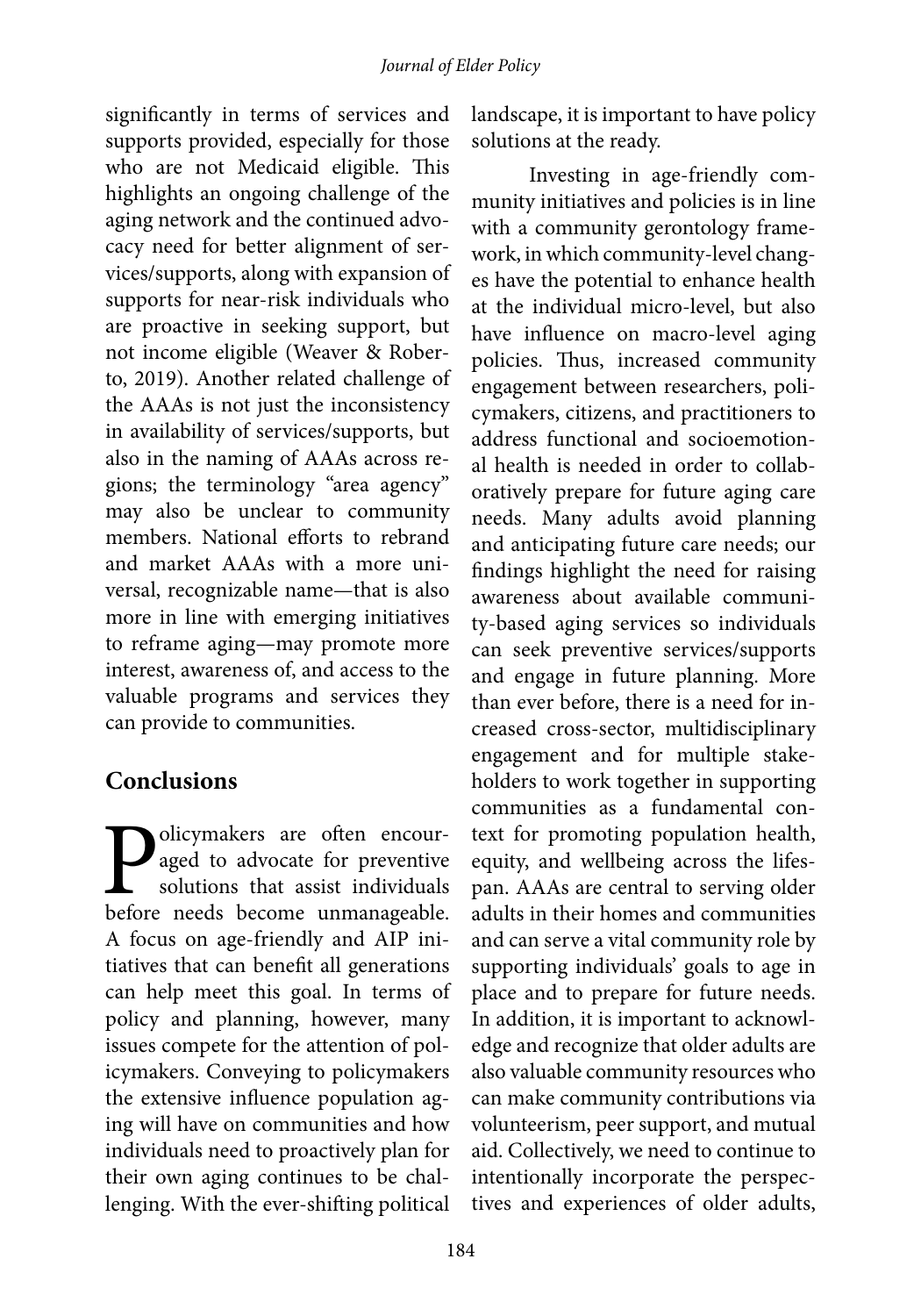as well as draw on their strengths and resilience, regarding how to invest in, shape, and strengthen the communities in which we all strive to age in place.

### **References**

- AARP. (n.d.). *AARP livable communities*. [https://www.aarp.org/livable-communi](https://www.aarp.org/livable-communities/) [ties/](https://www.aarp.org/livable-communities/)
- Administration for Community Living. (2020, February 18). *How much care will you need?* Long-Term Care. [https://acl.gov/ltc/basic-needs/how-much](https://acl.gov/ltc/basic-needs/how-much-care-will-you-need)[care-will-you-need](https://acl.gov/ltc/basic-needs/how-much-care-will-you-need)
- Administration on Aging. (2021, May). *2020 Profile of Older Americans.* U.S. Department of Health & Human Services. https://acl.gov/aging-and-disabili ty-in-america/data-and-research/profile-older-americans
- The Assistant Secretary for Planning and Evaluation. (2019, May 14). *Assessing the out-of-pocket affordability of long-term services and supports.* HHS Office of the Assistant Secretary for Planning and Evaluation [ASPE] Research Brief. [https://aspe.hhs.gov/sites/default/files/migrated\\_legacy\\_files//189396/](https://aspe.hhs.gov/sites/default/files/migrated_legacy_files//189396/OoPAfford.pdf) [OoPAfford.pdf](https://aspe.hhs.gov/sites/default/files/migrated_legacy_files//189396/OoPAfford.pdf)
- Bergkvist, L. (2015). Appropriate use of single-item measures is here to stay. *Marketing Letters*, *26,* 245-255. <https://doi.org/10.1007/s11002-014-9325-y>
- Betensky, R. A. (2019). The *p*-value requires context, not threshold. *The American Statistician*, *73*(1), 115 – 117. [https://doi.org/1](https://doi.org/10.1080/00031305.2018.1529624 )0.1080/00031305.2018.1529 624
- Binette, J. (2021). *Home and community preference survey: A national survey of adults age 18-plus.* AARP Research.<https://doi.org/10.26419/res.00479.001>
- Binette, J., & Vasold, K. (2018). *2018 Home and community preferences: A national survey of adults' age 18-Plus*. AARP.<https://doi.org/10.26419/res.00231.001>
- Brewster, A. L., Kunkel, S., Straker, J., & Curry, L. A. (2018). Cross-sectoral partnerships by Area Agencies on Aging: Associations with health care use and spending. *Health Affairs*. *37*(1), 15-21. [https://doi.org/10.1377/hlthaff.2017](https://doi.org/10.1377/hlthaff.2017.1346) [.1346](https://doi.org/10.1377/hlthaff.2017.1346)
- Brewster, A. L., Wilson, T. L., Frehn, J., Berish, D., & Kunkel, S. R. (2020). Linking health and social services through Area Agencies on Aging is associated with lower health care use and spending: An examination of the potential health impacts of establishing partnerships between hospitals and Area Agencies on Aging. *Health Affairs, 39*(4), 587-594. [https://doi.org/10.1377/](https://doi.org/10.1377/hlthaff.2019.01515) [hlthaff.2019.01515](https://doi.org/10.1377/hlthaff.2019.01515)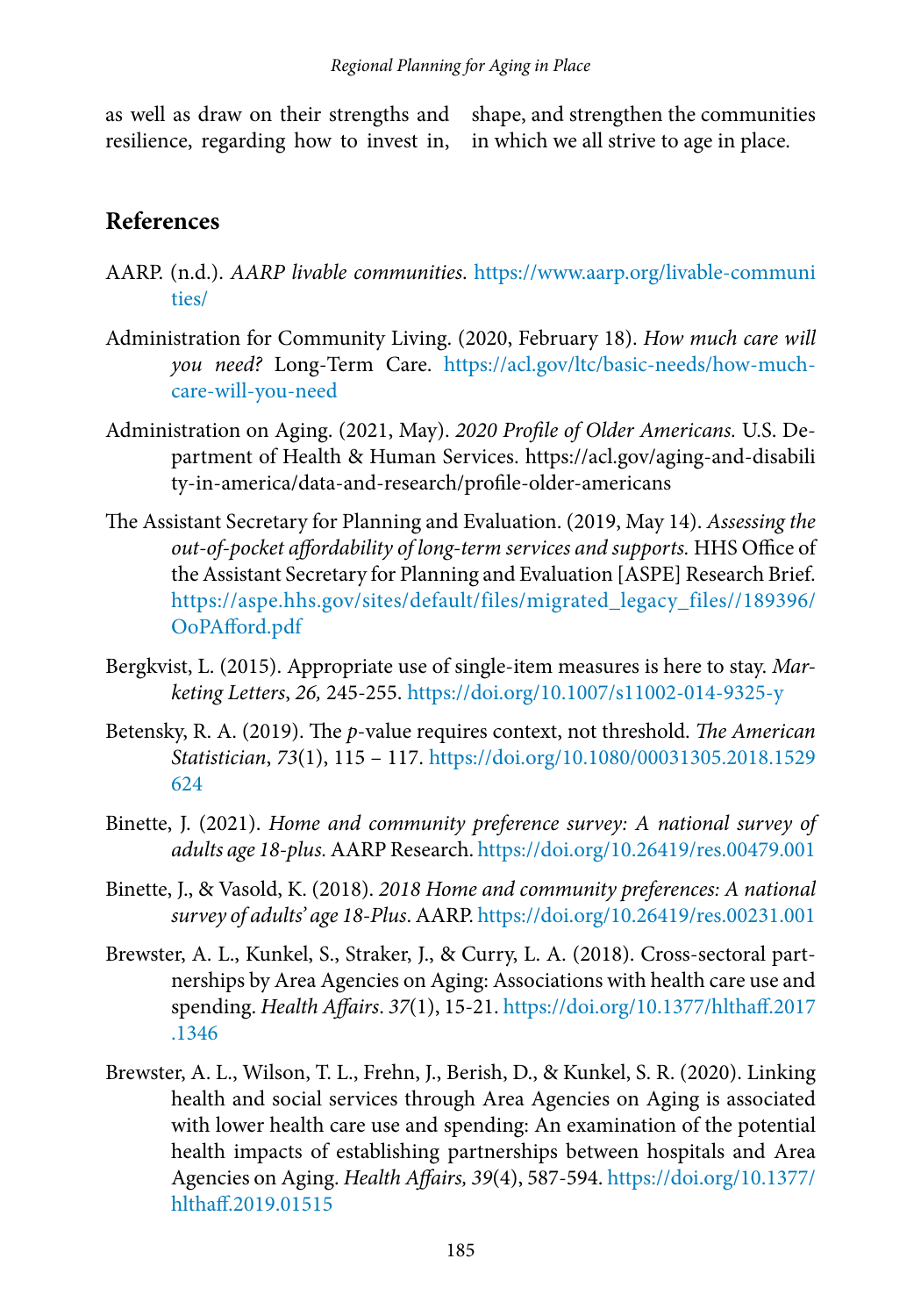- Brim, B., Fromhold, S., & Blaney, S. (2021). Older adults' self-reported barriers to aging in place. *Journal of Applied Gerontology*, Advance online publication. <https://doi.org/10.1177/0733464820988800>
- Brossoie, N., Roberto, K. A., Willis-Walton, S., & Reynolds, S. (2011). *Report on baby boomers and older adults: Information and service needs.* Virginia Polytechnic Institute and State University, Center for Gerontology. http:// hdl.handle.net/10919/46989
- Buffel, T., Handler, S., & Phillipson, C. (2018). Age-friendly cities and communities: A manifesto for change. In T. Buffel, S. Handler, & C. Phillipson (Eds.), *Age-friendly cities and communities: A global perspective* (pp. 273- 288). Policy Press.
- Carver, L. F., Beamish, R., Phillips, S. P., & Villeneuve, M. (2018). A scoping review: Social participation as a cornerstone of successful aging in place among rural older adults. *Geriatrics, 3*(4), 75. [https://doi.org/10.3390/geri](https://doi.org/10.3390/geriatrics3040075) [atrics3040075](https://doi.org/10.3390/geriatrics3040075)
- Casado, B. L., van Vulpen, K. S., & Davis, S. L. (2011). Unmet needs for home and community-based services among frail older Americans and their caregivers. *Journal of Aging and Health, 23*(3), 529-553. https://doi.org /10.1177/0898264310387132
- Coleman, T., Kearns, R. A., & Wiles, J. (2016). Older adults' experiences of home maintenance issues and opportunities to maintain ageing in place. *Housing Studies, 31*(8), 964-983. https://doi.org/10.1080/02673037.2016.1164834
- Davern, M., McAlpine, D., Beebe, T.J., Ziegenfuss, J., Rockwood, T., & Call, K. T. (2010). Are lower response rates hazardous to your health survey? An analysis of three state telephone health surveys. *Health Services, 45*(5)*,* 1324-1344.<https://doi.org/10.1111/j.1475-6773.2010.01128.x>
- Finlay, J. M., & Finn, B. M. (2020). Geography's blind spot: The age-old urban question. *Urban Geography, 42*(8)*,* 1061-1078. [https://doi.org/10.1080/02](https://doi.org/10.1080/02723638.2020.1742468) [723638.2020.1742468](https://doi.org/10.1080/02723638.2020.1742468)
- Friedman, C., Caldwell, J., Rapp Kennedy, A., & Rizzolo, M. C. (2019). Aging in place: A national analysis of home-and community-based Medicaid services for older adults. *Journal of Disability Policy Studies, 29*(4), 245-256. <https://doi.org/10.1177/1044207318788889>
- Gallo, H. B., & Wilber, K. H. (2021). Transforming aging services: Area Agencies on Aging and the COVID-19 response. *The Gerontologist, 61*(2), 152-158. https://doi.org/10.1093/geront/gnaa213
- Gilbody, S., Richards, D., Brealey, S., & Hewitt, C. (2007). Screening for depression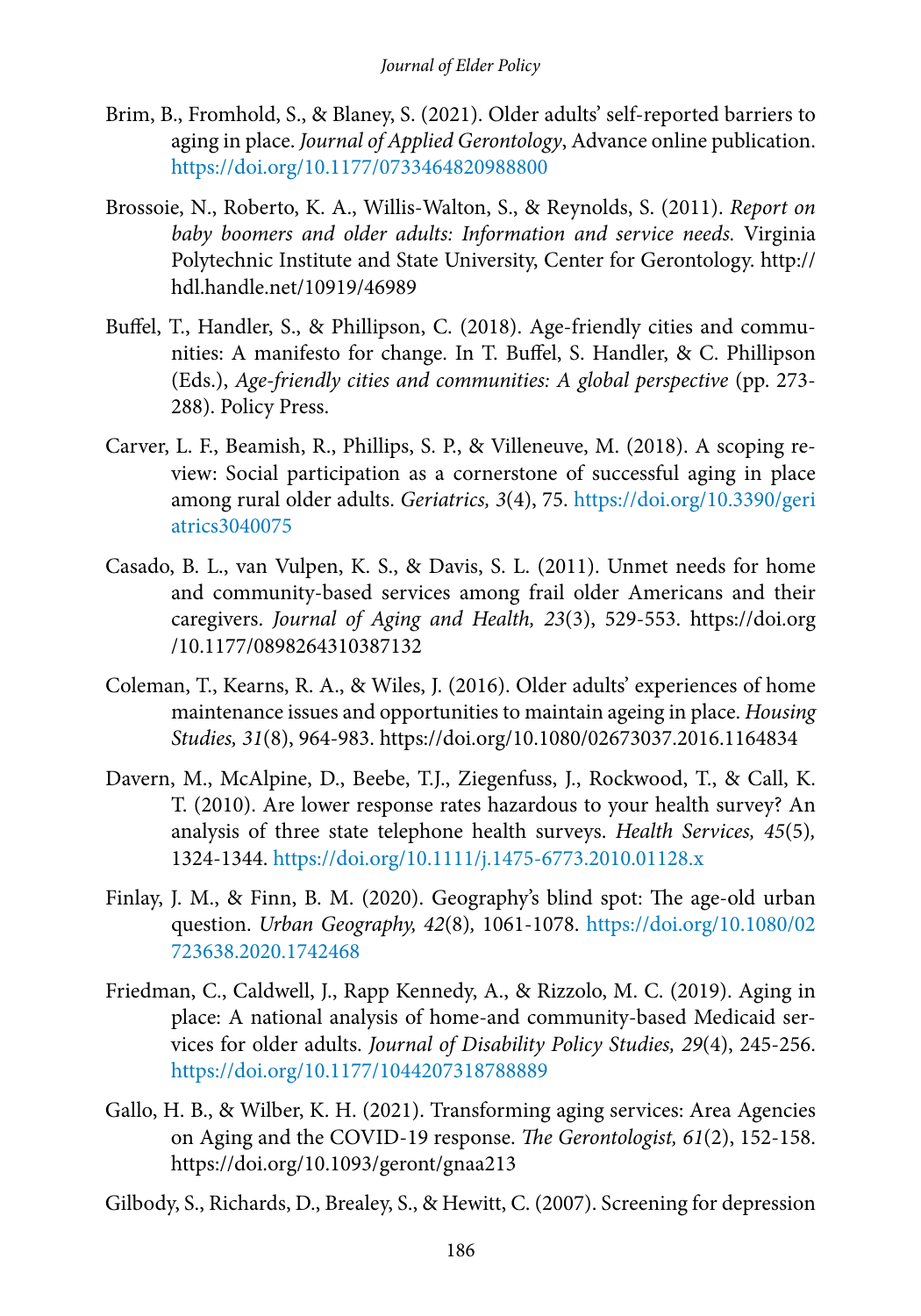in medical settings with the Patient Health Questionnaire (PHQ): A diagnostic meta-analysis. *Journal of General Internal Medicine, 22*(11), 1596- 1602.<https://doi.org/10.1007/s11606-007-0333-y>

- Gottlieb, L., Sandel, M., & Adler, N. E. (2013). Collecting and applying data on social determinants of health in health care settings. *JAMA Internal Medicine, 173*(11), 1017-1020. <https://doi.org/10.1001/jamainternmed.2013.560>
- Gould, O. N., Dupuis-Blanchard, S., Villalon, L., Simard, M., & Ethier, S. (2017). Hoping for the best or planning for the future: Decision making and future care needs. *Journal of Applied Gerontology*, *36*(8), 953-970. [https://doi.](https://doi.org/10.1177/0733464815591213) [org/10.1177/0733464815591213](https://doi.org/10.1177/0733464815591213)
- Greenfield, E. A. (2012). Using ecological frameworks to advance a field of research, practice, and policy on aging-in-place initiatives. *The Gerontologist, 52*(1), 1-12. <https://doi.org/10.1093/geront/gnr108>
- Greenfield, E. A. (2015). Healthy aging and age-friendly community initiatives. *Public Policy & Aging Report, 25*(2), 43-46. [https://doi.org/10.1093/ppar/](https://doi.org/10.1093/ppar/prv002) [prv002](https://doi.org/10.1093/ppar/prv002)
- Greenfield, E. A., Black, K., Buffel, T., & Yeh, J. (2019). Community gerontology: A framework for research, policy, and practice on communities and aging. *Gerontologist 59*(5), 803-810.<https://doi.org/10.1093/geront/gny089>
- Greenfield, E. A., Oberlink, M., Scharlach, A. E., Neal, M. B., & Stafford, P. B. (2015). Age-friendly community initiatives: Conceptual issues and key questions. *The Gerontologist*, *55*(2), 191-198. <https://doi.org/10.1093/geront/gnv005>
- Greenfield, E. A., & Reyes, L. (2015). Continuity and change in relationships with neighbors: Implications for psychological well-being in middle and later life. *Journals of Gerontology Series B: Psychological Sciences and Social Sciences*, *70*(4), 607-618. <https://doi.org/10.1093/geronb/gbu084>
- Greysen, R. S., Hoi-Cheung, D., Garcia, V., Kessell E., Sarkar, U., & Goldman, L. (2014). "Missing pieces" – Functional, social, and environmental barriers to recovery for vulnerable older adults transitioning from hospital to home. *Journal of American Geriatric Society, 62*(8), 1556-1561. [https://doi.](https://doi.org/10.1111/jgs.12928) [org/10.1111/jgs.12928](https://doi.org/10.1111/jgs.12928)
- Hash, K. M., Jurkowski, E. T., & Krout, J. (2014). *Aging in rural places: Programs, policies, and professional practice*. Springer.
- Hood, C. M., Gennuso, K. P., Swain, G. R., & Catlin, B. B. (2016). County health rankings: Relationships between determinant factors and health outcomes. *American Journal of Preventive Medicine, 50*(2), 129-135. [https://](https://doi.org/10.1016/j.amepre.2015.08.024) [doi.org/10.1016/j.amepre.2015.08.024](https://doi.org/10.1016/j.amepre.2015.08.024)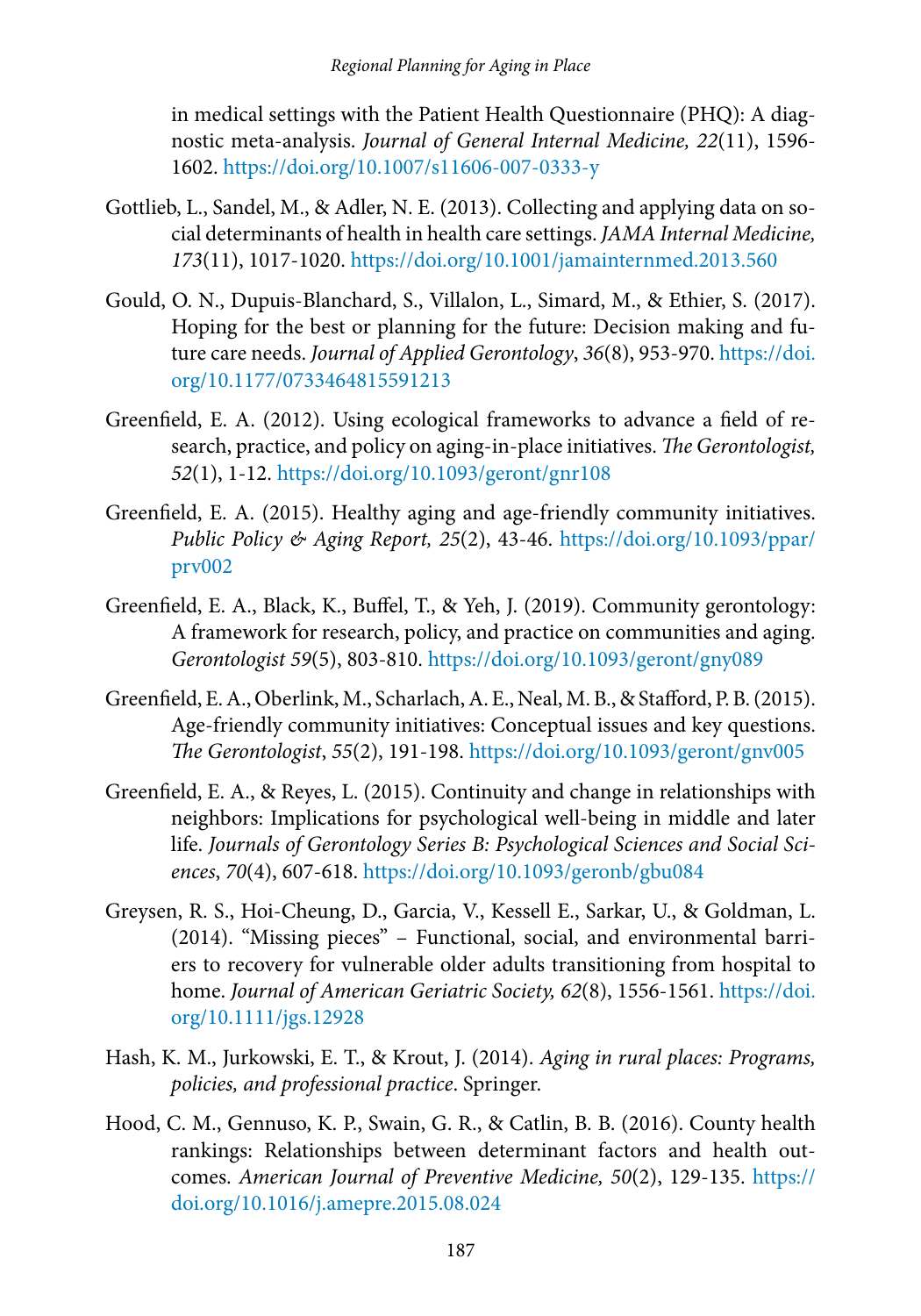- Hoffman, G. J., Webster, N. J., & Bynum, J. P. (2020). A framework for aging-friendly services and supports in the age of COVID-19. *Journal of Aging & Social Policy, 32*(4-5), 450-459. <https://doi.org/10.1080/08959420.2020.1771239>
- Hoffman, A., & Holmes, M. (2017, August). *Regional differences in rural and urban mortality trends*. NC Rural Health Research Program, UNC Sheps Center. [https://www.shepscenter.unc.edu/wp-content/uploads/dlm\\_uplo](https://www.shepscenter.unc.edu/wp-content/uploads/dlm_uploads/2017/08/Regional-Differences-in-Urban-and-Rural-Mortality-Trends.pdf) [ads/2017/08/Regional-Differences-in-Urban-and-Rural-Mortality-Tr](https://www.shepscenter.unc.edu/wp-content/uploads/dlm_uploads/2017/08/Regional-Differences-in-Urban-and-Rural-Mortality-Trends.pdf) [ends.pdf](https://www.shepscenter.unc.edu/wp-content/uploads/dlm_uploads/2017/08/Regional-Differences-in-Urban-and-Rural-Mortality-Trends.pdf)
- Hsieh, H. F., & Shannon, S. E. (2005). Three approaches to qualitative content analysis. *Qualitative Health Research, 15*(9), 1277-1288. [https://doi.org/10.](https://doi.org/10.1177/1049732305276687) [1177/1049732305276687](https://doi.org/10.1177/1049732305276687)
- Hu, J., Gonsahn, M., & Nerenz, D. (2014). Socioeconomic status and readmissions: Evidence from an urban teaching hospital. *Health Affairs, 33*(5), 778-785. <https://doi.org/10.1377/hlthaff.2013.0816>
- Jensen, L., Monnat, S. M., Green, J. J., Hunter, L. M., & Sliwinski, M. J. (2020). Rural population health and aging: Toward a multilevel and multidimensional research agenda for the 2020s. *American Journal of Public Health, 110*(9), 1328-1331.<https://doi.org/10.2105/AJPH.2020.305782>
- Kan, H. Y., Forsyth, A., & Molinsky, J. (2020). Measuring the built environment for aging in place: A review of neighborhood audit tools. *Journal of Planning Literature, 35*(2), 180-194. <https://doi.org/10.1177/0885412220903497>
- Kennedy, C., & Hartig, H. (2019, February 27). *Response rates in telephone surveys have resumed their decline*. Pew Research Center. [https://www.pewres](https://www.pewresearch.org/fact-tank/2019/02/27/response-rates-in-telephone-surveys-have-resumed-their-decline/) [earch.org/fact-tank/2019/02/27/response-rates-in-telephone-surveys](https://www.pewresearch.org/fact-tank/2019/02/27/response-rates-in-telephone-surveys-have-resumed-their-decline/)[have-resumed-their-decline/](https://www.pewresearch.org/fact-tank/2019/02/27/response-rates-in-telephone-surveys-have-resumed-their-decline/)
- Kunkel, S. R. (2019). Building on the past, securing the future: Area Agencies on Aging and Older Americans Act reauthorization. *Public Policy Aging Rep 29*(2), 52-55.<https://doi.org/10.1093/ppar/prz009>
- Kunkel, S. R., Lackmeyer, A. E., Straker, J. K., & Wilson, T. L. (2018, November). *Community-based organizations and health care contracting: Building and strengthening partnerships*. Miami University, Scripps Gerontology Center. [https://sc.lib.miamioh.edu/bitstream/handle/2374.MIA/6280/Kunkel-Co](https://sc.lib.miamioh.edu/bitstream/handle/2374.MIA/6280/Kunkel-Community-Based-Organizations-and-Health-Care-Contracting.pdf) [mmunity-Based-Organizations-and-Health-Care-Contracting.pdf](https://sc.lib.miamioh.edu/bitstream/handle/2374.MIA/6280/Kunkel-Community-Based-Organizations-and-Health-Care-Contracting.pdf)
- Lang, S. S. (2013, July 3). *Graying of rural America has policy implications*. Cornell Chronicle. [http://news.cornell.edu/stories/2013/07/graying-rural-americ](http://news.cornell.edu/stories/2013/07/graying-rural-america-has-policy-implications) [a-has-policy-implications](http://news.cornell.edu/stories/2013/07/graying-rural-america-has-policy-implications)
- Lawton, M. P., & Brody, E. M. (1969). Assessment of older people: Self-maintaining and instrumental activities of daily living. *The Gerontologist, 9*(3), 179-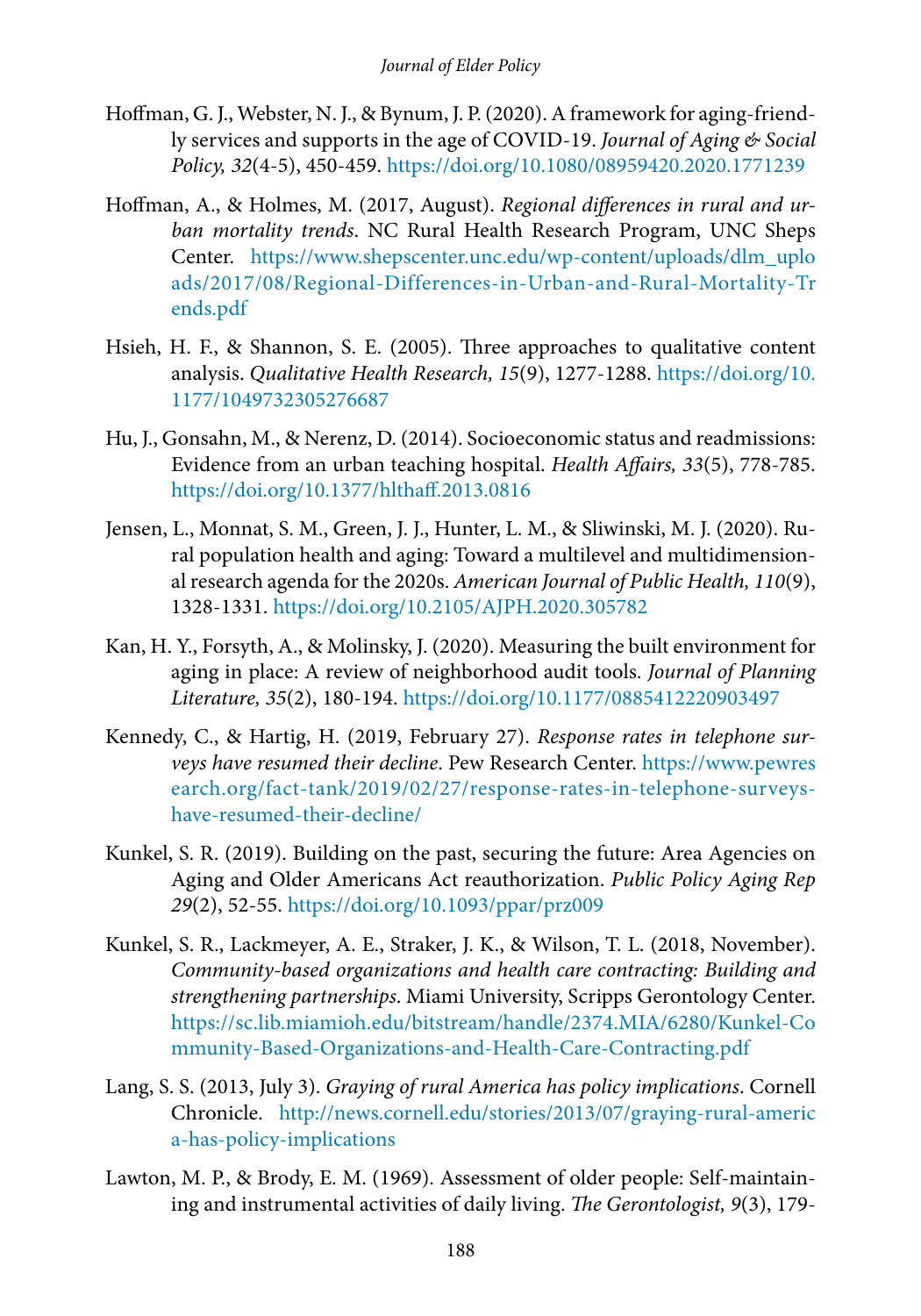186. [https://doi.org/10.1093/geront/9.3\\_Part\\_1.179](https://doi.org/10.1093/geront/9.3_Part_1.179)

- Lawton, M. P., & Nahemow, L. (1973). Ecology and the aging process. In C. Eisdorfer & M. P. Lawton (Eds.), *The psychology of adult development and aging* (pp. 619-674). American Psychological Association. [https://doi.org/](https://doi.org/10.1037/10044-020) [10.1037/10044-020](https://doi.org/10.1037/10044-020)
- Lincoln, K. D. (2019). The role of social determinants and why community-based programming works: Social needs often are not met during healthcare visits, but HCBS can fill that gap. *Generations (Supplement #3)*, 13-18.
- Lindquist, L. A., Ramirez‐Zohfeld, V., Forcucci, C., Sunkara, P., & Cameron, K. A. (2018). Overcoming reluctance to accept home‐based support from an older adult perspective. *Journal of the American Geriatrics Society, 66*(9), 1796-1799. https://doi.org/10.1111/jgs.15526
- Lucas, J. W., & Benson, V. (2018). *Tables of summary health statistics for the U.S. population: 2017 National Health Interview Survey*. National Center for Health Statistics. https://www.cdc.gov/nchs/nhis/SHS/tables.htm.
- Martin, D., Long, O., Kessler, L. (2019). Planning for aging in place: Incorporating the voice of elders to promote quality of life. *Journal of Housing for the Elderly, 33*(4), 382-392. <https://doi.org/10.1080/02763893.2019.1593280>
- National Association of Area Agencies on Aging. (2017). National survey of area agencies on aging: Serving America's older adults. Washington, D.C.
- National Association of Area Agencies on Aging. (2020). National survey of area agencies on aging: Meeting the needs of today's older adults. Washington, D.C. Available from https://www.usaging.org/2020aaasurvey
- Ouwehand, C., de Ridder, D. T., & Bensing, J. M. (2009). Who can afford to look to the future? The relationship between socio-economic status and proactive coping. *The European Journal of Public Health*, *19*(4), 412-417. [https://doi.](https://doi.org/10.1093/eurpub/ckp047) [org/10.1093/eurpub/ckp047](https://doi.org/10.1093/eurpub/ckp047)
- Pendergrast C. (2021). "There was no 'That's not my job'": New York Area Agencies on Aging approaches to supporting older adults during the COVID-19 pandemic. *Journal of Applied Gerontology, 40*(11), 1425-1436. [https://doi.](https://doi.org/10.1177/073346 4821991026  ) [org/10.1177/0733464821991026](https://doi.org/10.1177/073346 4821991026  )
- Phillipson, C., & Buffel, T. (2020). Age-friendly cities and communities: Policy opportunities and challenges. *Journal of Elder Policy, 1*(1), 137-154. <https://doi.org/10.18278/jep.1.1.7>
- Ploeg, J., Denton, M., Hutchison, B., McAiney, C., Moore, A., Brazil, K., Tindale, J., & Lam, A. (2017). Primary care physicians' perspectives on facilitat-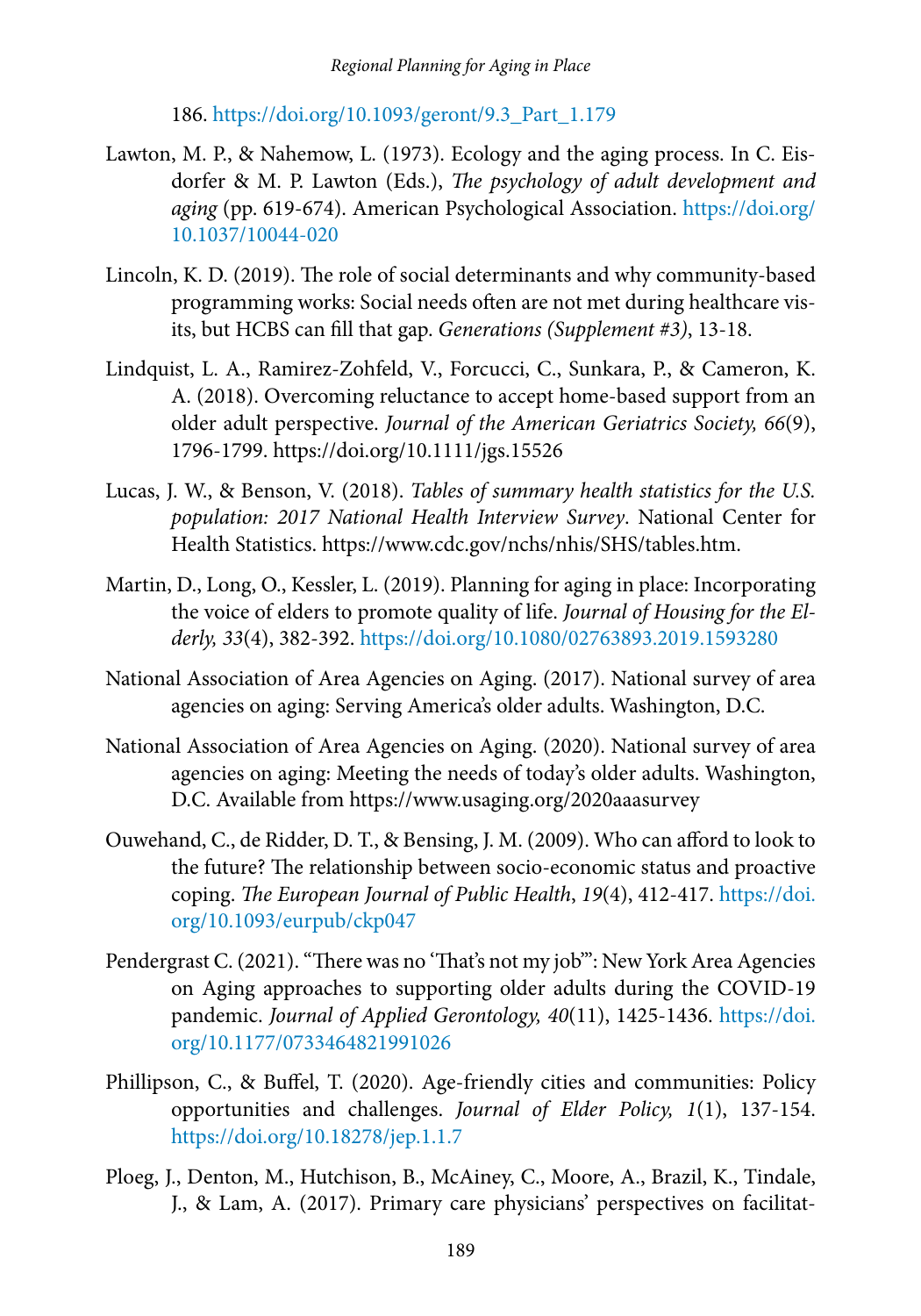ing older patients' access to community support services: Qualitative case study. *Canadian Family Physician, 63*(1), e31-e42.

- Reaves, E. L., & Musumeci, M. (2015, December). *Medicaid and long-term services and supports: A primer.* Kaiser Family Foundation. [https://files.kff.](https://files.kff.org/attachment/report-medicaid-and-long-term-services-and-supports-a-primer) [org/attachment/report-medicaid-and-long-term-services-and-supports](https://files.kff.org/attachment/report-medicaid-and-long-term-services-and-supports-a-primer)[a-primer](https://files.kff.org/attachment/report-medicaid-and-long-term-services-and-supports-a-primer)
- Roberto, K. A., Allen, K. R., & Blieszner, R. (2001). Older adults' preferences for future care: Formal plans and familial support. *Applied Developmental Science, 5*(2), 112-120. [https://doi.org/10.1207/S1532480XADS0502\\_6](https://doi.org/10.1207/S1532480XADS0502_6)
- Romig, K. (2019, July 19). *Social Security lifts more Americans above poverty than any other program. Center on Budget and Policy Priorities*. Center on Budget and Policy Priorities. https://www. cbpp. org/sites/default/files/atoms/ files/10-25-13ss. pdf.
- Sattler, E. L., Lee, J. S., & Young, H. N. (2015). Factors associated with inpatient hospital (re)admissions in Medicare beneficiaries in need of food assistance. *Journal of Nutrition Gerontology and Geriatrics, 34*(2), 228-244. <https://doi.org/>[10.1080/21551197.2015.1031601](https://doi.org/10.1080/21551197.2015.1031601)
- Schariach, A. E., & Lehning, A. J. (2016). *Creating aging-friendly communities*. Oxford University Press.
- Shippee, T. P., Akosionu, O., Ng, W., Woodhouse, M., Duan, Y., Thao, M. S., & Bowblis, J. R. (2020). COVID-19 pandemic: exacerbating racial/ethnic disparities in long-term services and supports. *Journal of Aging & Social Policy*, *32*(4-5), 323-333. https://doi.org/10.1080/08959420.2020.1772004
- Siegel, B., Erickson. J., Milstein, B., Pritchard, K. E. (2018). Multisector partnerships need further development to fulfill aspirations for transforming regional health and well-being. *Health Affairs, 37*(1), 30-37. [https://doi.org/10.137](https://doi.org/10.1377/hlthaff.2017.1118) [7/hlthaff.2017.1118](https://doi.org/10.1377/hlthaff.2017.1118)
- Siegler, E. L., Lama, S. D., Knight, M. G., Laureano, E., & Carrington Reid, M. (2015). Community-based supports and services for older adults: A primer for clinicians. *Journal of Geriatrics*, vol. 2015, pp. 1-7. [https://doi.org/10.115](https://doi.org/10.1155/2015/678625) [5/2015/678625](https://doi.org/10.1155/2015/678625)
- Singh, G. K., Daus, G. P., Allender, M., Ramey, C. T., Martin, E. K., Perry, C., De Los Reyes, A. A., & Vedamuthu, I. P. (2017). Social determinants of health in the United States: addressing major health inequality trends for the nation, 1935-2016. *International Journal of MCH and AIDS, 6*(2), 139-164. https://doi.org/10.21106/ijma.236

Stolee, P., Zaza, C., & Sharratt, M. T. (2014). Later life care planning conversations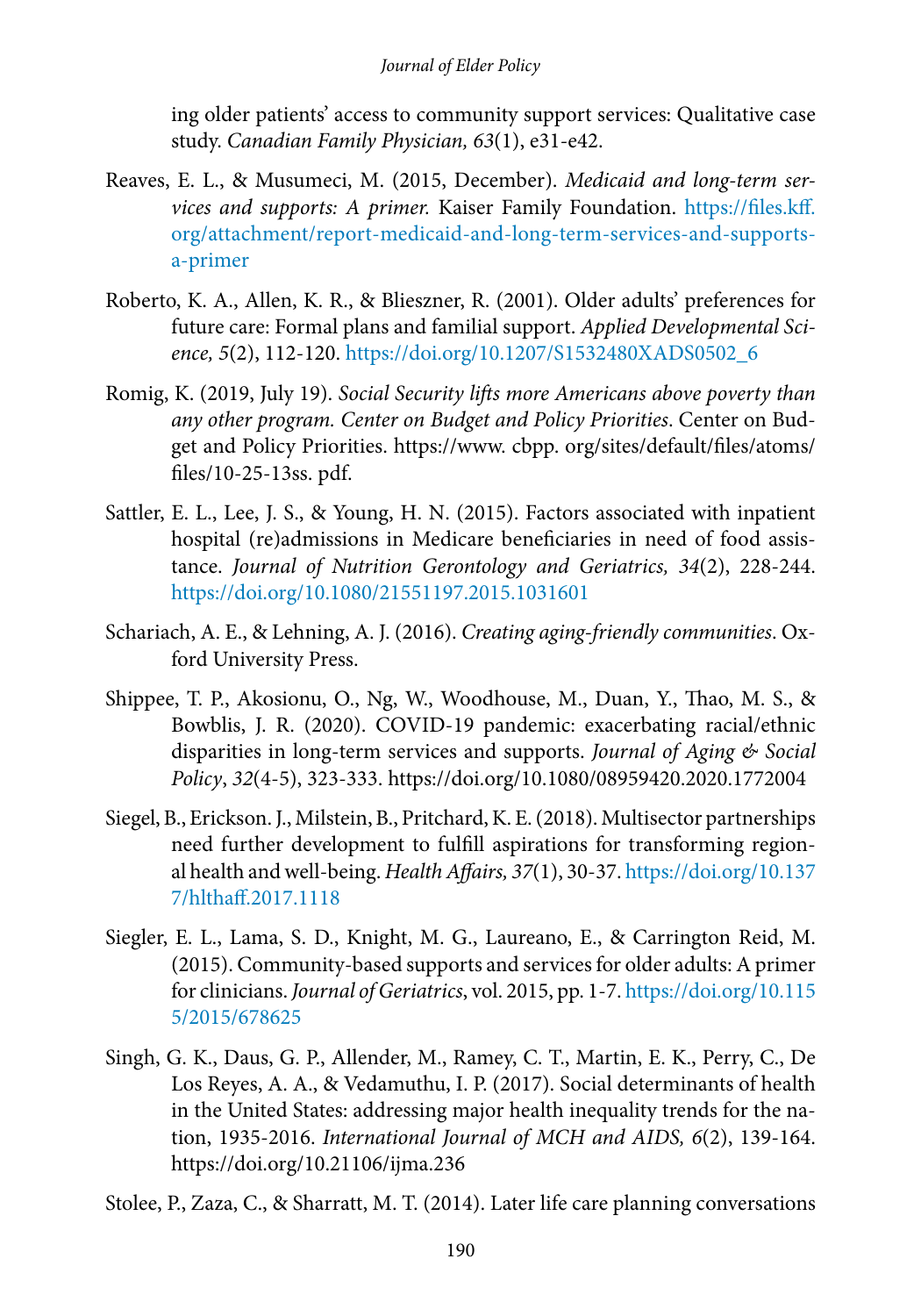for older adults and families. *Journal of Applied Gerontology, 33*(6), 710- 736.<https://doi.org/10.1177/0733464813500712>

- Stones, D., & Gullifer, J. (2016). 'At home it's just so much easier to be yourself ': Older adults' perceptions of ageing in place. *Ageing & Society, 36*(3), 449- 481.<https://doi.org/10.1017/S0144686X14001214>
- Tam, T. (2020, December). *Aging and chronic diseases: A profile of Canadian seniors.* Public Health Agency of Canada. https://www.canada.ca/content/ dam/hc-sc/documents/services/publications/diseases-and-conditions/ag ing-chronic-diseases/canadian-seniors-report\_2021-eng.pdf
- Taylor, L. A., Tan, A. X., Coyle, C. E., Ndumele, C., Rogan, E., Canavan, M., Curry, L. A., & Bradley, E. H. (2016). Leveraging the social determinants of health: What works? *PloS One, 11*(8), Article e0160217. [https://doi.org/10.1371/](https://doi.org/10.1371/journal.pone.0160217) [journal.pone.0160217](https://doi.org/10.1371/journal.pone.0160217)
- Thiese, M.S., Ronna, B., & Ott, U. (2016). P value interpretations and considerations. *Journal of Thoracic Disease, 8*(9), 928-931. http://dx.doi.org/10.21037/jtd. 2016.08.16
- Thomas, D. R. (2006). A general inductive approach for analyzing qualitative evaluation data. *American Journal of Evaluation, 27*(2), 237-246. [https://doi.](https://doi.org/10.1177/1098214005283748) [org/10.1177/1098214005283748](https://doi.org/10.1177/1098214005283748)
- Thornton, R., Glover, C., Cené, C., Glik, D., Henderson, J., & Williams, D. (2016). Evaluating strategies for reducing health disparities by addressing the social determinants of health. *Health Affairs, 35*(8), 1416-1423. [https://doi.](https://doi.org/10.1377/hlthaff.2015.1357) [org/10.1377/hlthaff.2015.1357](https://doi.org/10.1377/hlthaff.2015.1357)
- Tkatch, R., Musich, S., MacLeod, S., Kraemer, S., Hawkins, K., Wicker, E. R., & Armstrong, D. G. (2017). A qualitative study to examine older adults' perceptions of health: Keys to aging successfully. *Geriatric Nursing, 38*(6), 485- 490. https://doi.org/10.1016/j.gerinurse.2017.02.009
- U.S. Centers for Disease Control and Prevention. (2009, October 15). *Healthy places terminology*. <https://www.cdc.gov/healthyplaces/terminology.htm>
- [U.S.](file:///C:\Users\cory\Desktop\U.S) Centers for Disease Control and Prevention. (n..d.) *About chronic diseases.* National Center for Chronic Disease Prevention and Health Promotion. <https://www.cdc.gov/chronicdisease/about/index.htm>
- Vespa, J., Engelberg, J., & He, W. (2020, May 15). *Old housing, new needs: Are U.S. homes ready for an aging population?* U.S. Census Bureau. [https://www.](https://www.census.gov/content/dam/Census/library/publications/2020/demo/p23-217.pdf) [census.gov/content/dam/Census/library/publications/2020/demo/p23-](https://www.census.gov/content/dam/Census/library/publications/2020/demo/p23-217.pdf) [217.pdf](https://www.census.gov/content/dam/Census/library/publications/2020/demo/p23-217.pdf)